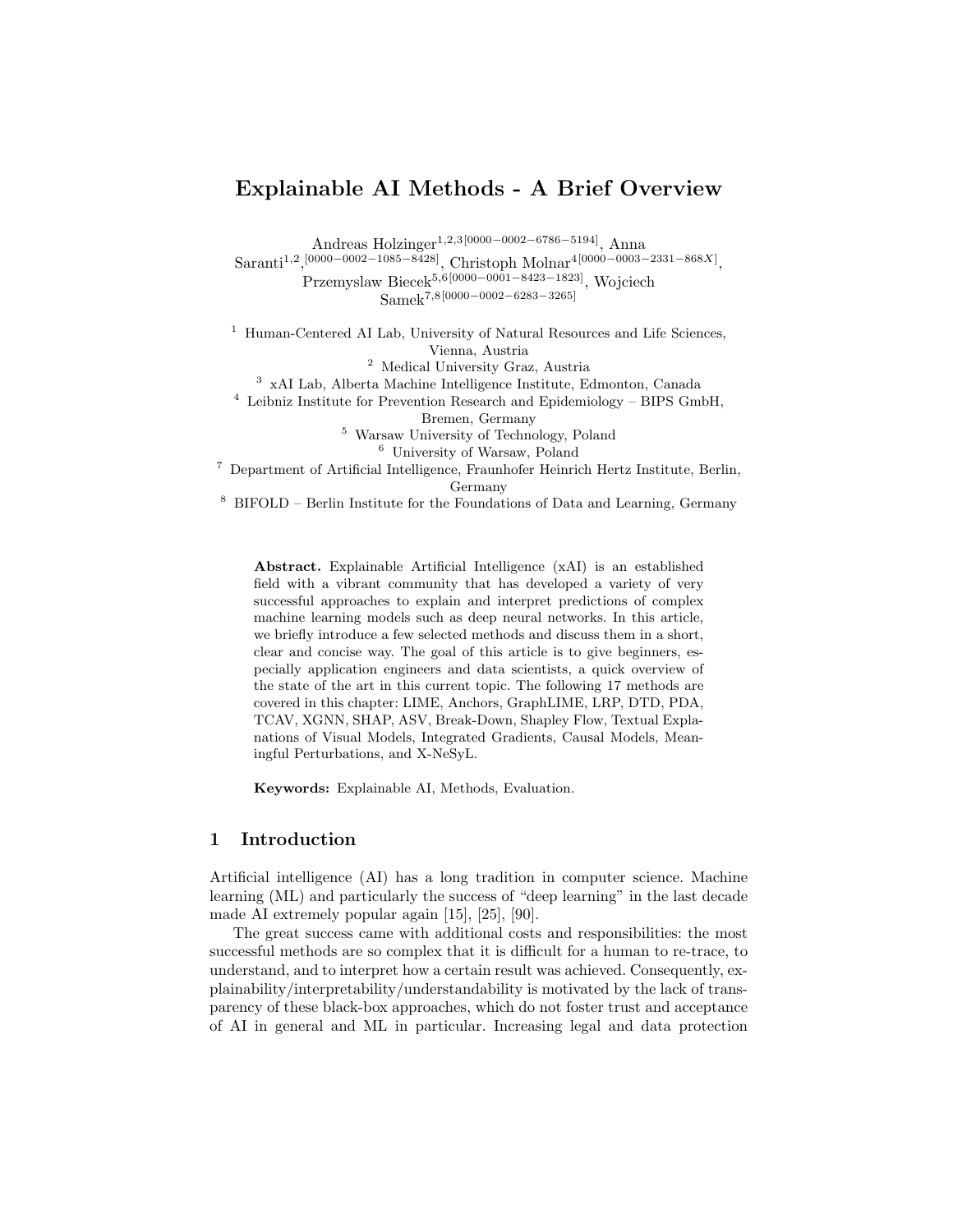aspects, e.g., due to the new European General Data Protection Regulation (GDPR, in force since May 2018), complicate the use of black-box approaches, particularly in domains that affect human life, such as the medical field [56], [63], [73], [76].

The term explainable AI (xAI) was coined by DARPA [28] and gained meanwhile a lot of popularity. However, xAI is not a new buzzword. It can be seen as a new name for a very old quest in science to help to provide answers to questions of why [66]. The goal is to enable human experts to understand the underlying explanatory factors of why an AI decision has been made [64]. This is highly relevant for causal understanding and thus enabling ethical responsible AI and transparent verifiable machine learning in decision support [74].

The international community has developed a very broad range of different methods and approaches and here we provide a short concise overview to help engineers but also students to select the best possible method. Figure 1 shows the most popular XAI toolboxes.



Fig. 1. Number of stars on GitHub for the most popular repositories presented in this paper. While these repositories focus on the explanation task, the new Quantus toolbox [30] offers a collection of methods for evaluating and comparing explanations.

In the following we provide a short overview of some of the most popular methods for explaining complex models. We hope that this list will help both practitioners in choosing the right method for model explanation and XAI method developers in noting the shortcomings of currently available methods.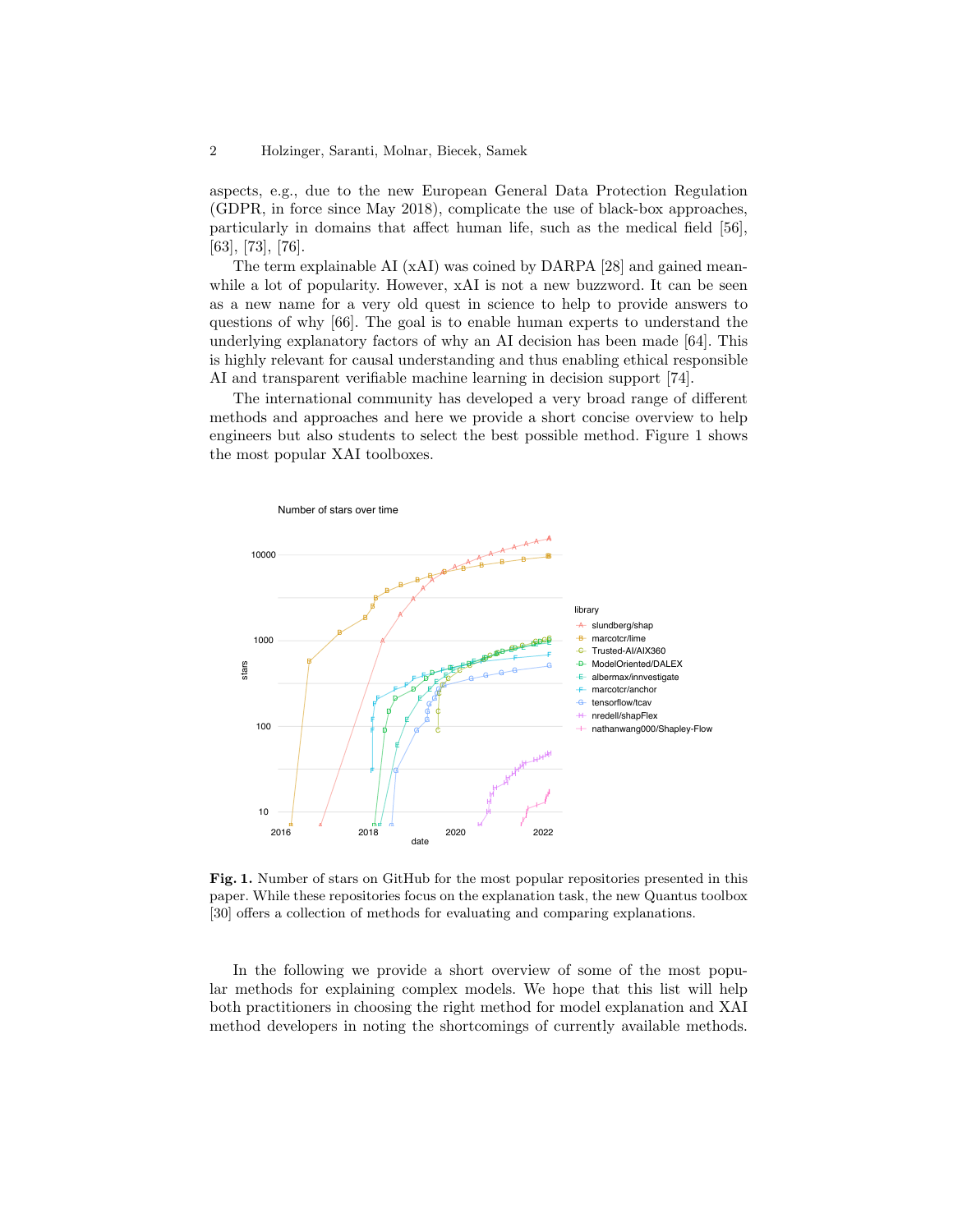Figure 2 gives an overview of the chronology of development of successive explanatory methods. Methods such as LRP and LIME were among the first<sup>9</sup> generic techniques to explain decisions of complex ML models. In addition to the overview of explanation techniques, we would also like to hint the interested reader at work that developed methods and offered datasets to objectively evaluate and systematically compare explanations. To mention here is  $\text{Quantus}^{10}$ [30], a new toolbox offering an exhaustive collection of evaluation methods and metrics for explanations, and  $CLEVR-XAI<sup>11</sup>$  [8], a benchmark dataset for the ground truth evaluation of neural network explanations. xAI Methods - Overview 3<br>
of the chronology of development of successive ex-<br>
ds such as LRP and LIME were among the first<sup>9</sup><br>
unifications of complex ML models. In addition to<br>
techniques, we would also like to hint the



Fig. 2. Chronology of the development of successive explanatory methods described in this paper. Initially, the methods were focused on model analysis based on the model itself or on sample data. Subsequent methods used more and more information about the structure and relationships between the analysed variables.

## 2 Explainable AI Methods - overview

## 2.1 LIME (Local Interpretable Model Agnostic Explanations)

Idea: By treating the machine learning models as black-box functions, model agnostic explanation methods typically only have access to the model's output.

 $9$  We are aware that gradient-based sensitivity analysis and occlusion-based techniques have been proposed even earlier [62, 11, 75, 89]. However, theses techniques have various disadvantages (see [61, 70]) and are therefore not considered in this paper.

 $^{10}$  https://github.com/understandable-machine-intelligence-lab/quantus

<sup>11</sup> https://github.com/ahmedmagdiosman/clevr-xai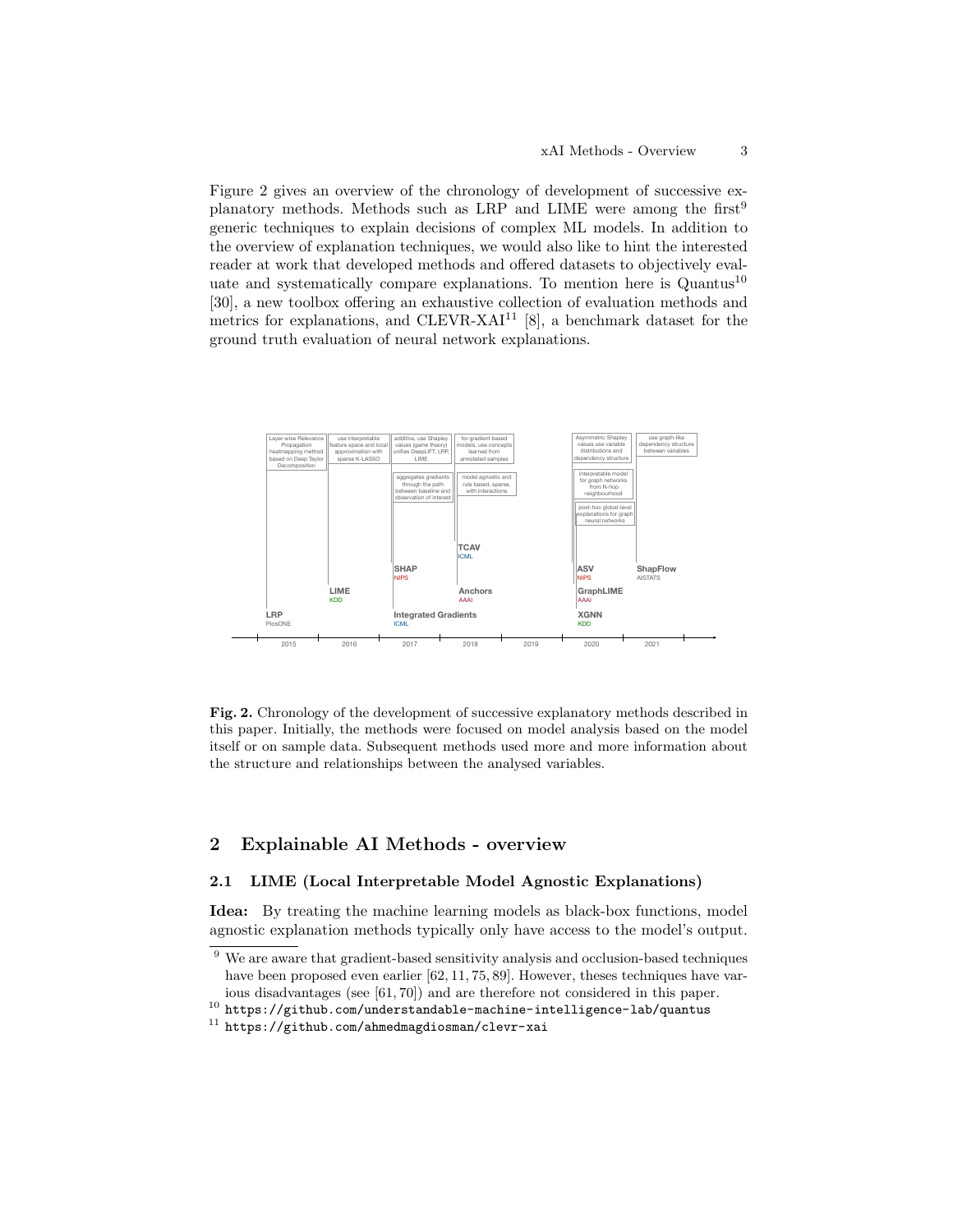The fact that these methods do not require any information about the model's internals, e.g., in the case of neural networks the topology, learned parameters (weights, biases) and activation values, makes them widely applicable and very flexible.

One prominent representative of this class of explanation techniques is the Local Interpretable Model-agnostic Explanations (LIME) method [67]. The main idea of LIME is to explain a prediction of a complex model  $f_M$ , e.g., a deep neural network, by fitting a local surrogate model  $f<sub>S</sub>$ , whose predictions are easy to explain. Therefore, LIME is also often referred to as surrogate-based explanation technique [70]. Technically, LIME generates samples in the neighborhood  $\mathcal{N}_{\mathbf{x}_i}$  of the input of interest  $\mathbf{x}_i$ , evaluates them using the target model, and subsequently approximates the target model in this local vicinity by a simple linear function, i.e., a surrogate model which is easy to interpret. Thus, LIME does not directly explain the prediction of the target model  $f_M(\mathbf{x}_i)$ , but rather the predictions of a surrogate model  $f_S(\mathbf{x}_i)$ , which locally approximates the target model (i.e.,  $f_M(\mathbf{x}) \approx f_S(\mathbf{x})$  for  $\mathbf{x} \in \mathcal{N}_{\mathbf{x}_i}$ .

## GitHub Repo: https://github.com/marcotcr

Discussion: There are meanwhile many successful applications of LIME in different application domains which demonstrates the popularity of this model agnostic method. As a limitation can be seen that LIME only indirectly solves the explanation problem by relying on a surrogate model. Thus, the quality of the explanation largely depends on the quality of the surrogate fit, which itself may require dense sampling and thus may result in large computational costs. Furthermore, sampling always introduces uncertainty, which can lead to nondeterministic behaviours and result in variable explanations for the same input sample.

#### 2.2 Anchors

Idea: The basic idea is that individual predictions of any black-box classification model are explained by finding a decision rule that sufficiently "anchors" the prediction - hence the name "anchors" [68]. The resulting explanations are decision rules in the form of IF-THEN statements, which define regions in the feature space. In these regions, the predictions are fixed (or "anchored") to the class of the data point to be explained. Consequently, the classification remains the same no matter how much the other feature values of the data point that are not part of the anchor are changed.

Good anchors should have high precision and high coverage. Precision is the proportion of data points in the region defined by the anchor that have the same class as the data point being explained. Coverage describes how many data points an anchor's decision rule applies to. The more data points an anchor covers, the better, because the anchor then covers a larger area of the feature space and thus represents a more general rule. Anchors is a model-agnostic explanation method,

<sup>4</sup> Holzinger, Saranti, Molnar, Biecek, Samek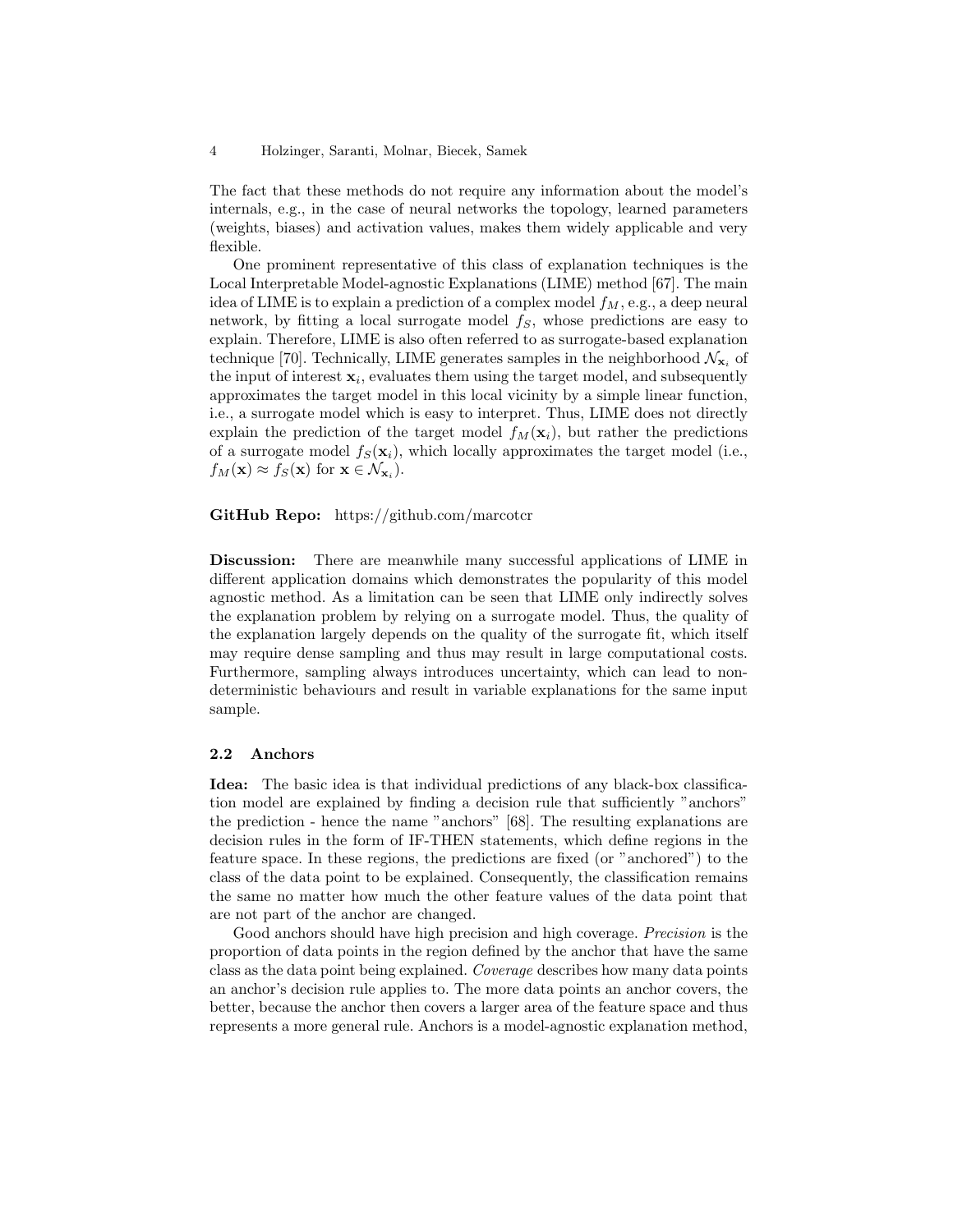i.e., it can be applied to any prediction model without requiring knowledge about the internals. Search and construction of decision rules is done by reinforcement learning (RL) [81], [32] in combination with a modified beam search, a heuristic search algorithm that extends the most promising nodes in a graph. The anchors algorithm cycles through different steps: produce candidate anchors, select the best candidates, then use beam search to extend the anchor rules. To select the best candidate, it is necessary to call the model many times, which can be seen as an exploration or multi-armed bandit problem.

### GitHub Repo: https://github.com/marcotcr/anchor

Discussion: The anchors are model-independent and can be applied to different domains such as tabular data, images and text, depending on the perturbation strategy. However, in the current Python implementation, anchors only supports tabular and text data. Compared to LIME, the scope of interpretation is clearer as the anchors specify the boundaries within which they should be interpreted. The coverage of an anchor decision rule can be used as a measure of the model fidelity of the anchor. Furthermore, the decision rules are easy to understand, but there are many hyper-parameters in the calculation of anchors, such as the width of the beam and the precision threshold, which need to be tuned individually. The perturbation strategies also need to be carefully selected depending on the application and model. The calculation of anchors requires many calls to the prediction function, which makes the anchors computationally intensive. Data instances that are close to the decision boundary of the model may require more complex rules with more features and less coverage. Unbalanced classification problems can produce trivial decision rules, such as classifying each data point as the majority class. A possible remedy is to adapt the perturbation strategy to a more balanced distribution.

## 2.3 GraphLIME

Idea: GraphLIME [38] is a method that takes the basic idea of LIME (see Section 2.1) but is not linear. It is applied to a special type of neural network architecture, namely graph neural networks (GNN). These models can process non-Euclidean data as they are organised in a graph structure [9]. The main tasks that GNNs perform are node classification, link prediction and graph classification. Like LIME, this method tries to find an interpretable model, which in this case is the Hilbert-Schmidt Independence Criterion (HSIC) Lasso model, for explaining a particular node in the input graph. It takes into account the fact that during the training of the GNN, several nonlinear aggregation and combination methods use the features of neighbouring nodes to determine the representative embedding of each node. This embedding is used to distinguish nodes into different classes in the case of node classification and to collectively distinguish graphs in graph classification tasks.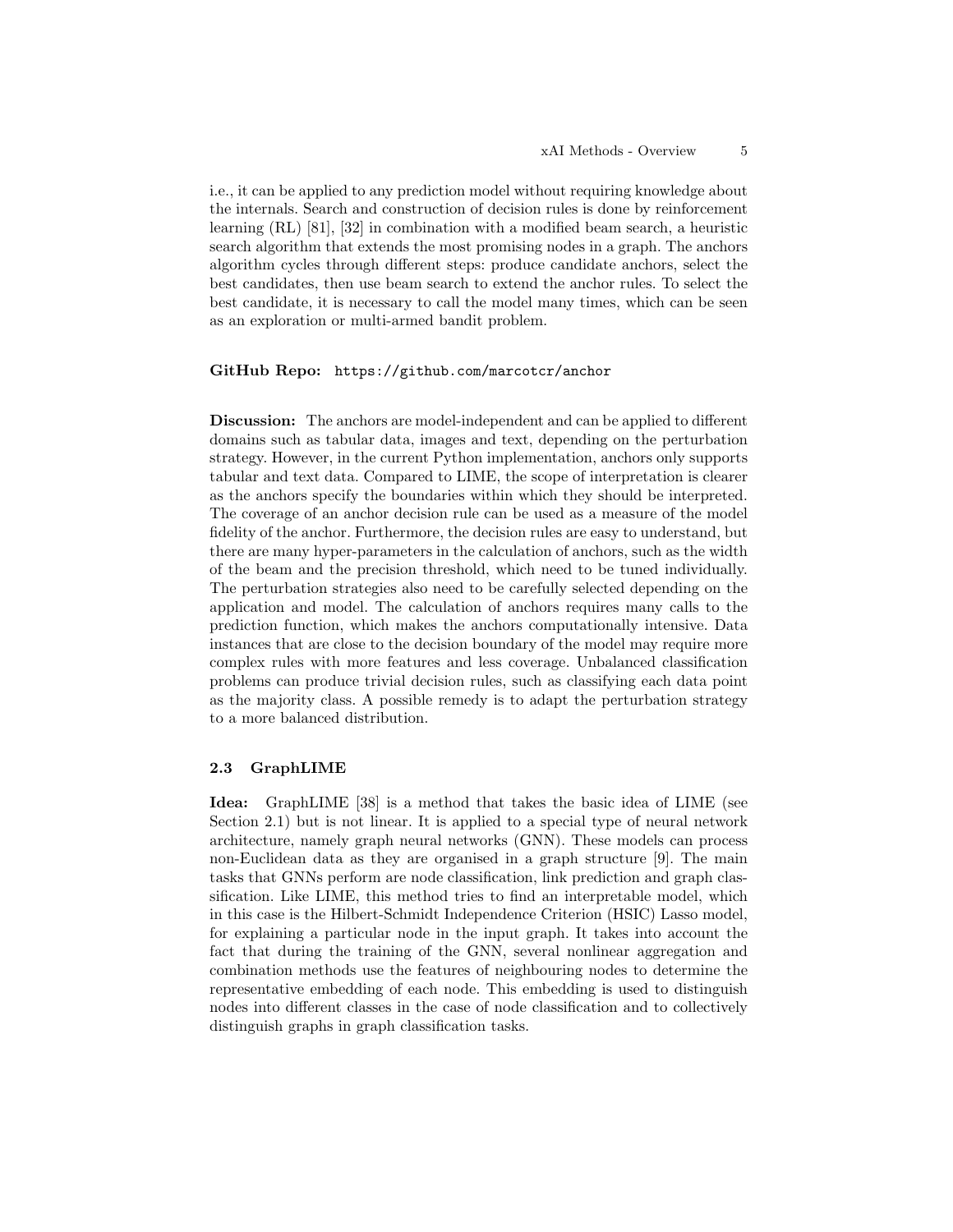Since for this type of model a linear explanation as LIME would return unfaithful results, the main idea of GraphLIME is to sample from the N-hop neighbourhood of the node and collect features w.r.t. to the node prediction. Those are used to train the HSIC Lasso model, which is a kernel method thereby interpretable - that can compute on which node features the output prediction depends on. This is similar to the perturbation method that LIME uses, while the comparison, in this case, is based on HSIC estimation between the random variables representing the features and the prediction distributions. This method learns correlations between the features of the neighbours which also underline its explanation capabilities.

## GitHub Repo: https://github.com/WilliamCCHuang/GraphLIME

Discussion: The developers compared GraphLIME with one of the first xAI methods for GNNs at the time, namely GNNExplainer, w.r.t. three criteria: (1) ability to detect useless features, (2) ability to decide whether the prediction is trustworthy, and (3) ability to identify the better model among two GNN classifiers. They show that for synthetic data and human-labelled annotations, GraphLIME exceeds the GNNExplainer by far in the last two criteria. They arrive at a very interesting insight, namely that models that have fewer untrustworthy features in their explanation have better classification performance. Furthermore, GraphLIME is shown to be computationally much more efficient than GNNExplainer. It would be beneficial - and is considered future work - if GraphLIME was also trying to find important graph substructures instead of just features, if it was compared with other methods like PGExplainer [52], PG-MExplainer [83], GNN-LRP [72], and if it were extended to multiple instance explanations. Finally, it is important to note that GraphLIME is successfully used for the investigation of backdoor attacks on GNNs by uncovering the relevant features of the graph's nodes [86].

#### 2.4 Method: LRP (Layer-wise Relevance Propagation)

Idea: Layer-wise Relevance Propagation (LRP) [10] is a propagation-based explanation method, i.e., it requires access to the model's internals (topology, weights, activations etc.). This additional information about the model, however, allows LRP to simplify and thus more efficiently solve the explanation problem. More precisely, LRP does not explain the prediction of a deep neural network in one step (as model agnostic methods would do), but exploits the network structure and redistributes the explanatory factors (called relevance  $R$ ) layer by layer, starting from the model's output, onto the input variables (e.g., pixels). Each redistribution can be seen as the solution of a simple (because only between two adjacent layers) explanation problem (see interpretation of LRP as Deep Taylor Decomposition in Section 2.5).

Thus, the main idea of LRP is to explain by decomposition, i.e., to iteratively redistribute the total evidence of the prediction  $f(\mathbf{x})$ , e.g., indicating that there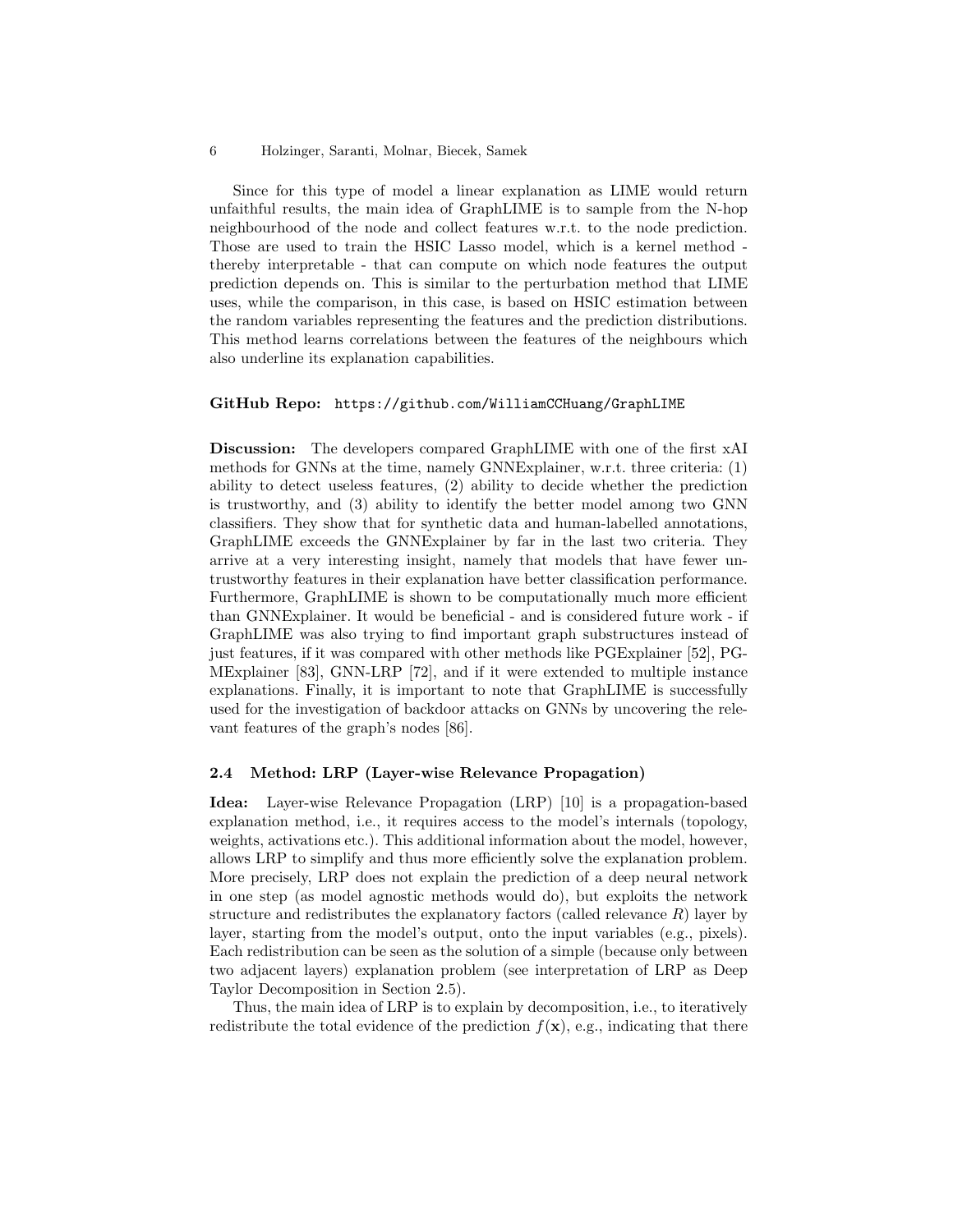is a cat in the image, in a conservative manner from the upper to the next lower layer, i.e.,

$$
\sum_{i} R_i^{(0)} = \ldots = \sum_{j} R_j^{(l)} = \sum_{k} R_k^{(l+1)} = \ldots = f(\mathbf{x}).
$$
 (1)

Note that  $R_i^{(0)}$  denotes the relevance assigned to the *i*th input element (e.g., pixel), while  $R_j^{(l)}$  stands for relevance assigned to the *j*th neuron at the *l*th layer. This conservative redistribution not only ensures that no relevance is added or lost on the way (analogous to energy conservation principle or Kirchhoff's law in physics), but also allows for signed explanations, where positive relevance values hint at relevant information supporting the prediction and negative relevance values indicate evidence speaking against it. Different redistribution rules, adapted to the specific properties of particular neural network layers, have been proposed for LRP [58, 42]. In contrast to other XAI techniques which are purely based on heuristics, the LRP rules have a clear theoretical foundation, namely they result from the Deep Taylor Decomposition (DTD) [60] of the relevance function with a particular choice of root point (see Section 2.5).

While LRP has been originally developed for convolutional neural networks and bag-of-words type of models, various extensions have been proposed, making it a widely applicable XAI techniqe today. For instance, Arras et al. [7, 6] developed meaningful LRP redistribution rules for LSTM models. Also LRP variants for GNN and Transformer models have been recently proposed [72, 3]. Finally, through the "neuralization trick", i.e., by converting a non-neural network model into a neural network, various other classical ML algorithms have been made explainable with LRP, including k-means clustering [39], one-class SVM [40] as well as kernel density estimation [59]. Furthermore, meta analysis methods such as spectral relevance analysis (SpRAy) [47] have been proposed to cluster and systematically analyze sets of explanations computed with LRP (SpRAY is not restricted to LRP explanations though). These analyses have been shown useful to detect artifacts in the dataset and uncover so-called "Clever Hans" behaviours of the model [47].

The recently published Zennit toolbox [4] implements LRP (and other methods) in Python, while the  $\text{CoRelAy}^{12}$  toolboxi offers a collection of meta analysis methods. Furthermore, the GitHub library iNNvestigate provides a common interface and out-of-the-box implementation for many analysis methods, including LRP [2].

## GitHub Repo: https://github.com/chr5tphr/zennit https://github.com/albermax/innvestigate

Discussion: LRP is a very popular explanation method, which has been applied in a broad range of domains, e.g., computer vision [46], natural language processing [7], EEG analysis [78], meteorology [54], among others.

 $\frac{12 \text{ https://github.com/virelay/corelay}}{$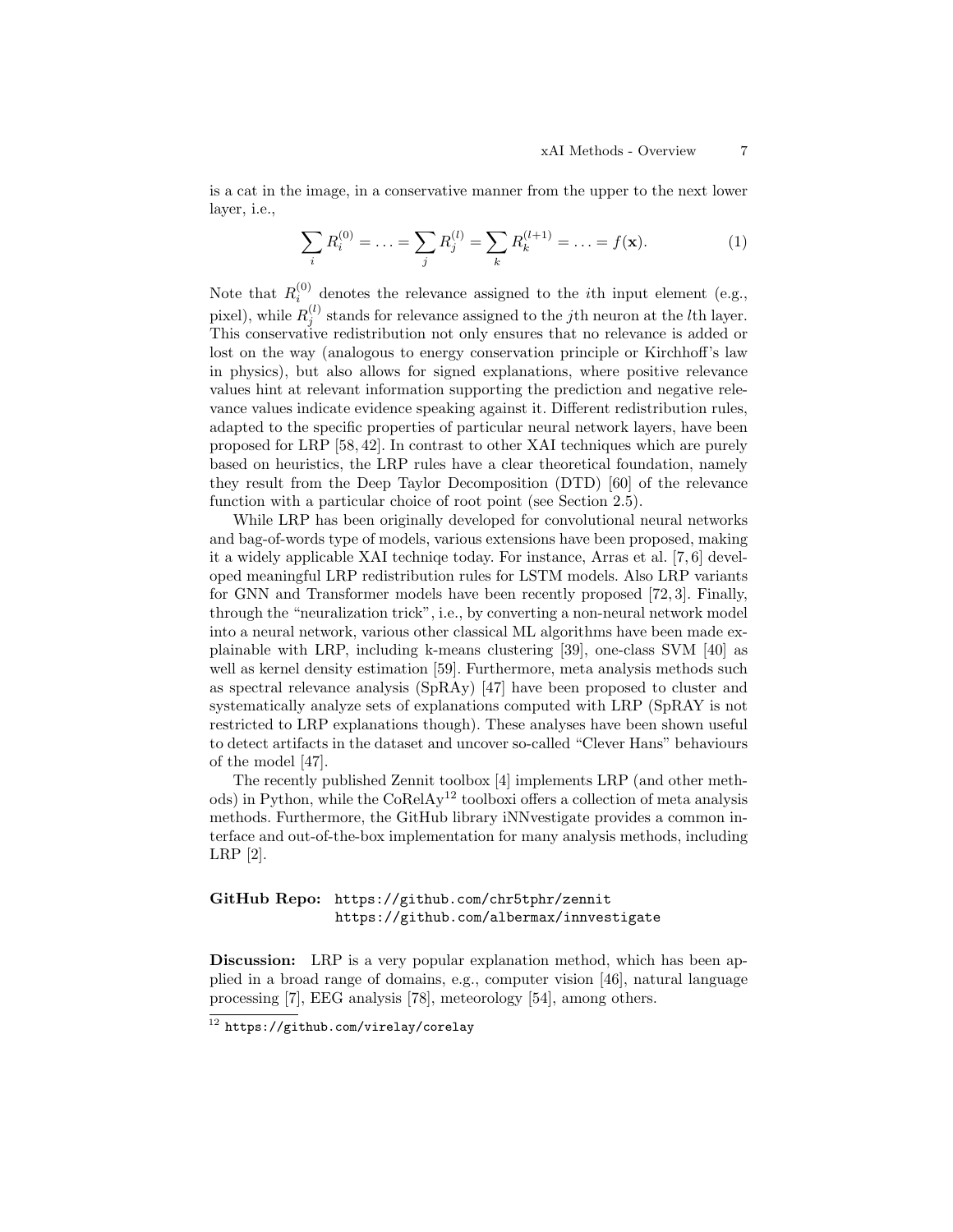The main advantages of LRP are its high computational efficiency (in the order of one backward pass), its theoretical underpinning making it a trustworthy and robust explanation method (see systematic comparison of different XAI methods [8]), and its long tradition and high popularity (it is one of the first XAI techniques, different highly efficient implementations are available, and it has been successfully applied to various problems and domains). The price to pay for the advantages is a restricted flexibility, i.e., a careful adaptation of the used redistribution rules may be required for novel model architectures. For many popular layers types recommended redistribution rules are described in [58, 42].

Finally, various works showed that LRP explanations can be used beyond sheer visualization purposes. For instance, [47] used them to semi-automatically discover artefacts in large image corpora, while [79, 5] went one step further and demonstrated that they can be directly (by augmenting the loss) or indirectly (by adapting training data) used to improve the model. Another line of work [87, 14] exploits the fact that LRP computes relevance values not only for the input variables, but for all elements of the neural network, including weights, biases and individual neurons, to optimally prune and quantize the neural model. The idea is simple, since LRP explanations tell us which parts of the neural network are relevant, we can simply remove the irrelevant elements and thus improve the coding efficiency and speed up the computation.

## 2.5 Deep Taylor Decomposition (DTD)

Idea: The Deep Taylor Decomposition (DTD) method [60] is a propagationbased explanation technique, which explains decisions of a neural network by decomposition. It redistributes the function value (i.e., the output of the neural network) to the input variables in a layer-by-layer fashion, while utilizing the mathematical tool of (first-order) Taylor expansion to determine the proportion or relevance assigned to the lower layer elements in the redistribution process (i.e., their respective contributions). This approach is closely connected to the LRP method (see Section 2.4). Since most LRP rules can be interpreted as a Taylor decomposition of the relevance function with a specific choice of root point, DTD can be seen as the mathematical framework of LRP.

DTD models the relevance of a neuron  $k$  at layer  $l$  as a simple relevance function of the lower-layer activations, i.e.,

$$
R_k(\mathbf{a}) = \max(0, \sum_i a_i w_{ik}) c_k,
$$
\n(2)

where  $\mathbf{a} = [a_1 \dots a_d]$  are the activations at layer  $l-1$ ,  $w_{ik}$  are the weights connecting neurons i (at layer  $l-1$ ) and k (at layer l), and  $c_k$  is a constant. This model is certainly valid at the output layer (as  $R_k$  is initialized with the network output  $f(\mathbf{x})$ . Through an inductive argument the authors of [60] proved that this model also (approximatively) holds at intermediate layers. By representing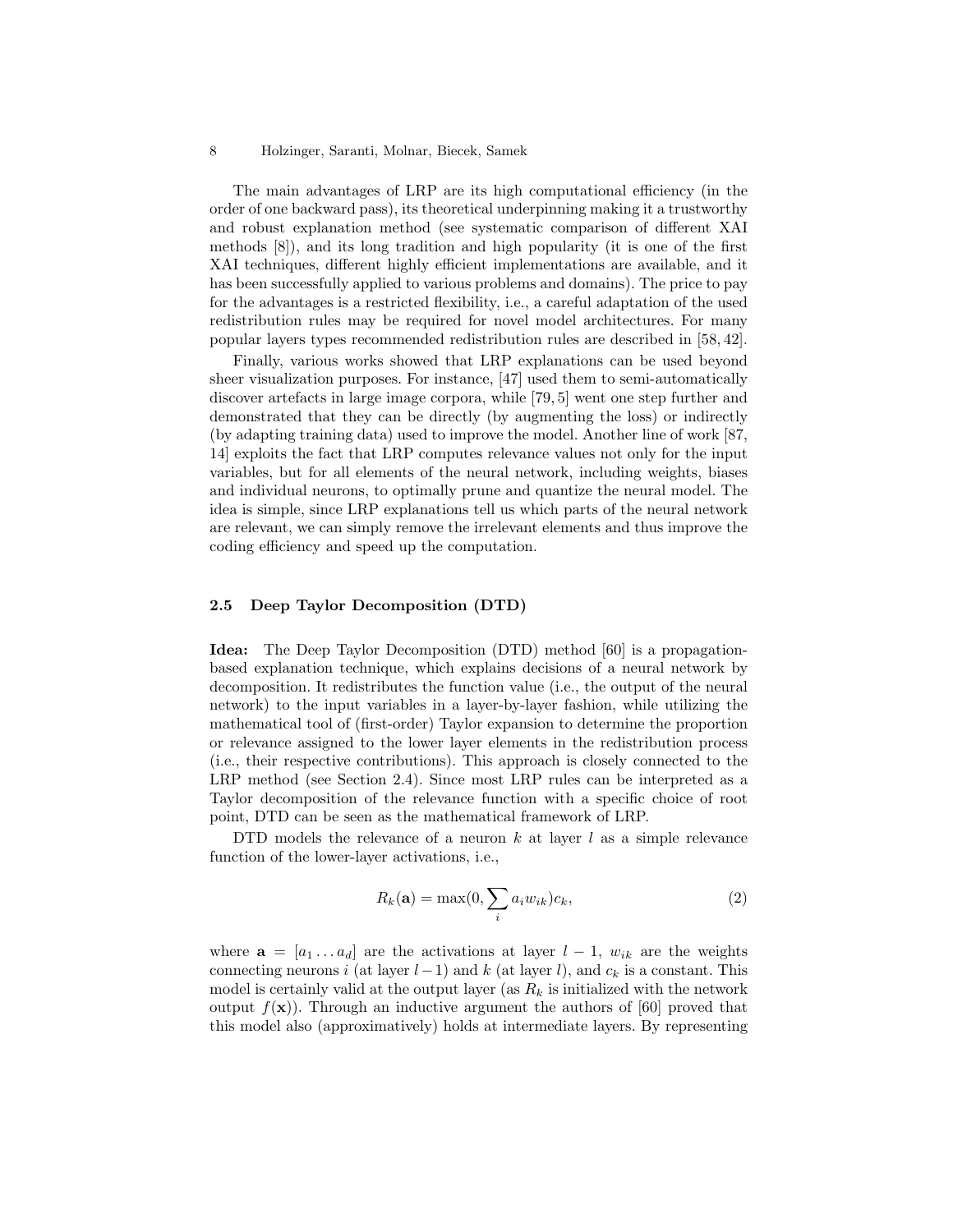this simple function as Taylor expansion around a root point  $\tilde{a}$ , i.e.,

$$
R_k(\mathbf{a}) = \underbrace{R_k(\tilde{\mathbf{a}})}_{0} + \underbrace{\sum_{i} (a_i - \tilde{a}_i) \cdot \nabla [R_k(\mathbf{a})]_i}_{\text{redistributed relevance}} + \underbrace{\epsilon}_{0},
$$
(3)

DTD tells us how to meaningfully redistribute relevance from layer  $l$  to layer  $l-1$ . This redistribution process is iterated until the input layer. Different choices of root point are recommended for different types of layers (conv layer, fully connected layer, input layer) and lead to different LRP redistribution rules [58].

## GitHub Repo: https://github.com/chr5tphr/zennit https://github.com/albermax/innvestigate

Discussion: DTD is a theoretically motivated explanation framework, which redistributes relevance from layer to layer in a meaningful manner by utilizing the concept of Taylor expansion. The method is highly efficient in terms of computation and can be adapted to the specific properties of a model and its layers (e.g., by the choice of root point). As for LRP, it is usually not straight forward to adapt DTD to novel model architectures (see e.g. local renormalization layers  $|18\rangle$ .

#### 2.6 Prediction Difference Analysis (PDA)

Idea: At the 2017 ICLR conference, Zintgraf et al. [91] presented the Prediction Difference Analysis (PDA) method. The method is based on the previous idea presented by [69] where, for a given prediction, each input feature is assigned a relevance value with respect to a class c. The idea of PDA is that the relevance of a feature  $x_i$  can be estimated by simply measuring how the prediction changes when the feature is unknown, i.e., the difference between  $p(c|\mathbf{x})$ and  $p(c|\mathbf{x}_{\setminus i})$ , where  $\mathbf{x}_{\setminus i}$  denotes the set of all input features except  $x_i$ . Now to evaluate the prediction, specifically to find  $p(c|\mathbf{x}_{\setminus i})$  there are three possibilities: (1) label the feature as unknown, (2) re-train the classifier omitting the feature, or (3) simulate the absence of a feature by marginalizing the feature. With that a relevance vector  $(WE_i)_{i=1...m}$  (whereby m represent the number of features) is generated, that is of the same size as the input and thus reflects the relative importance of all features. A large prediction difference indicates that the feature contributed significantly to the classification, while a small difference indicates that the feature was not as important to the decision. So specifically, a positive value  $WE_i$  means that the feature contributed to the evidence for the class of interest and much more so that removing the feature would reduce the classifier's confidence in the given class. A negative value, on the other hand, means that the feature provides evidence against the class: Removing the feature also removes potentially contradictory or disturbing information, and makes the classifier more confident in the class under study.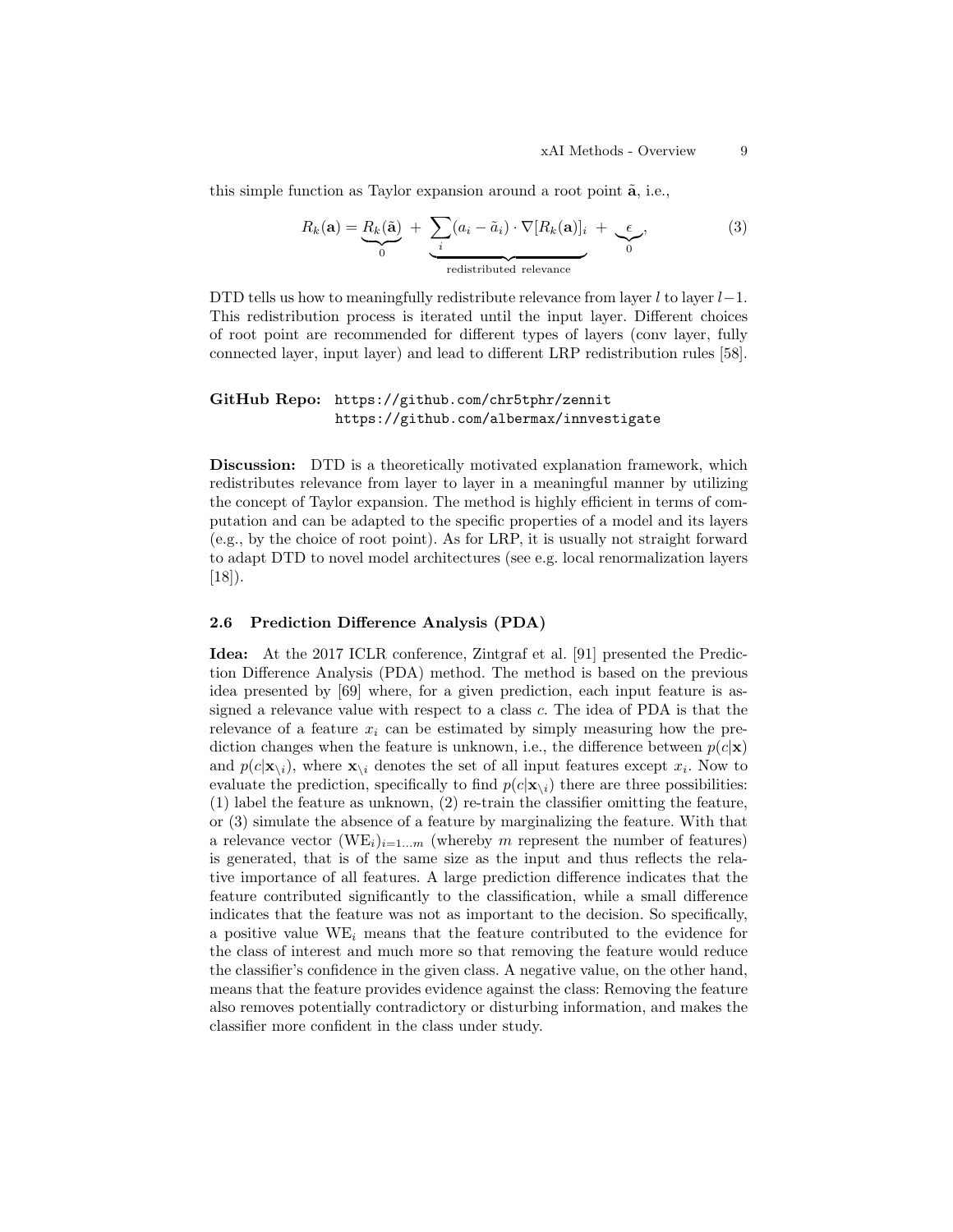GitHub Repo: https://github.com/lmzintgraf/DeepVis-PredDiff

Discussion: Making neural network decisions interpretable through visualization is important both to improve models and to accelerate the adoption of black-box classifiers in application areas such as medicine. In the original paper the authors illustrate the method in experiments on natural images (ImageNet data), as well as medical images (MRI brain scans). A good discussion can be found in: https://openreview.net/forum?id=BJ5UeU9xx

### 2.7 TCAV (Testing with Concept Activation Vectors)

Idea: TCAV [41] is a concept-based neural network approach that aims to quantify how strongly a concept, such as colour, influences classification. TCAV is based on the idea of concept activation vectors (CAV), which describe how neural activations influence the presence or absence of a user-specific concept. To calculate such a CAV, two data sets must first be collected and combined: One dataset containing images representing the concept and one dataset consisting of images in which this concept is not present. Then a logistic regression model is trained on the combined dataset to classify whether the concept is present in an image. The activations of the user-defined layer of the neural network serve as features for the classification model. The coefficients of the logistic regression model are then the CAVs. For example, to investigate how much the concept "stripped" contributes to the classification of an image as "zebra" by a convolutional neural network, a dataset representing the concept "stripped" and a random dataset in which the concept "stripped" is not present must be assembled. From the CAVs, the conceptual sensitivity can be calculated, which is the product of the CAV and the derivative of the classification (of the original network) with respect to the specified neural network layer and class. Conceptual sensitivity thus indicates how strongly the presence of a concept contributes to the desired class.

While the CAV is a local explanation as it relates to a single classification, the TCAV combines the CAVs across the data into a global explanation method and thus answers the question of how much a concept contributed overall to a given classification. First, the CAVs are calculated for the entire dataset for the selected class, concept and level. Then TCAV calculates the ratio of images with positive conceptual sensitivity, which indicates for how many images the concept contributed to the class. This ratio is calculated multiple times, each time using a different "negative" sample where the concept is not present, and a two-tailed Student t-test [77] is applied to test whether the conceptual sensitivity is significantly different from zero (the test part is where the "T" in TCAV comes from).

GitHub Repo: https://github.com/tensorflow/tcav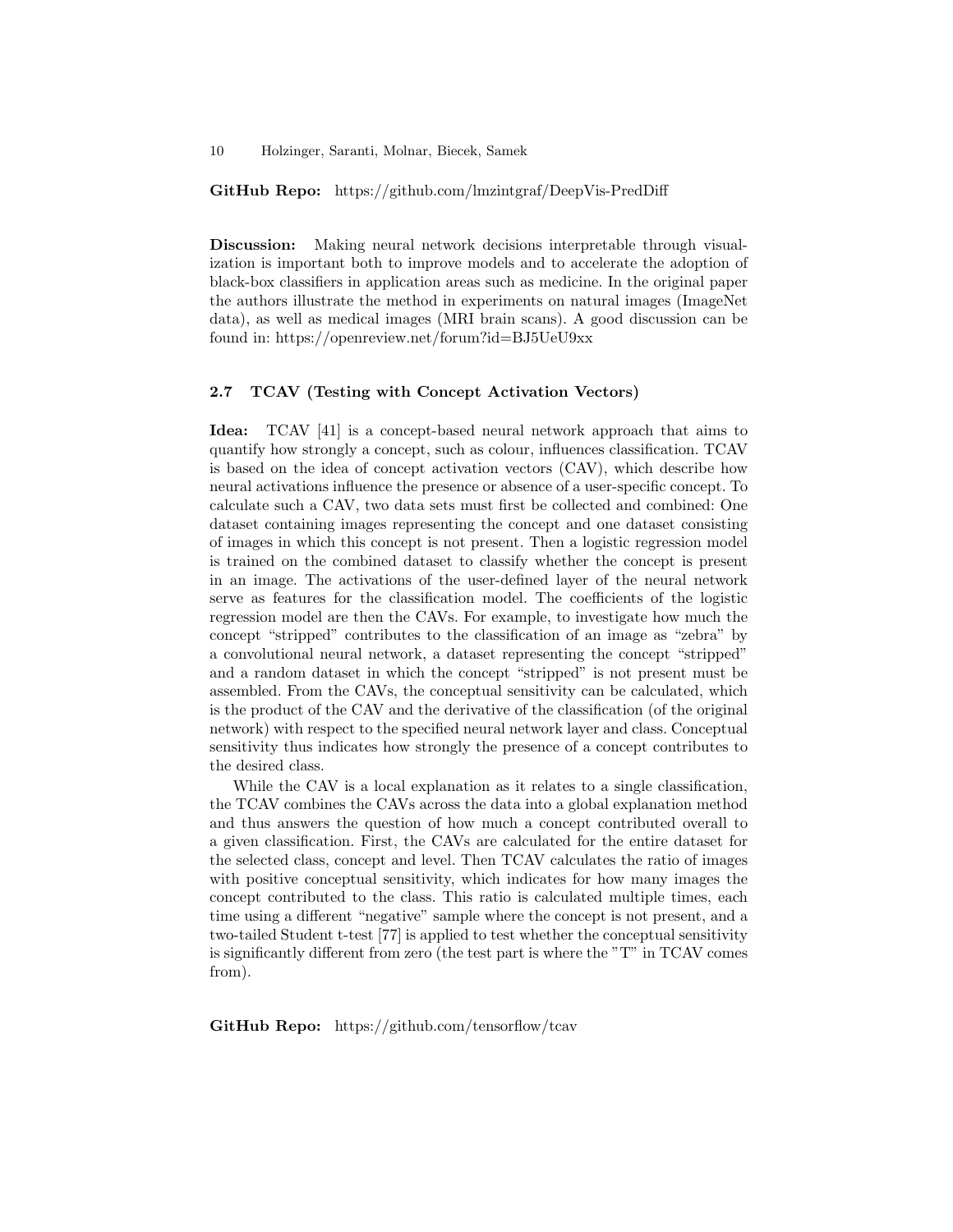Discussion: TCAV can be applied to detect concept sensitivity for image classifiers that are gradient-based, such as deep neural networks. TCAV can also be used to analyze fairness aspects, e.g. whether gender or attributes of protected groups are used for classification. Very positive is that TCAV can be used by users without machine learning expertise, as the most important part is collecting the concept images, where domain expertise is important. TCAV allows to test a classification model for arbitrary concepts, even if the model was not explicitly trained on them. The technique can be used to study whether a network learned "flawed" concepts, such as spurious correlations. Detecting flawed concepts can help to improve the model. For example, it could be studied how important the presence of snow was for classifying wolves on images, and if it turns out to be important, adding images with wolves without snow might improve the robustness of the model. One drawback can be seen in the effort for labeling and collecting new data. Some concepts might also be too abstract to test, as the collection of a concept dataset might be difficult. How would one, for example, collect a dataset of images representing the concept"happiness"? Furthermore, TCAV may not work well with shallower neural networks, as only deeper networks learn more abstract concepts. Also, the technique is also not applicable to text and tabular data, but mainly to image data<sup>13</sup> (last accessed: 21-Feb-2022). A practical example from the medical domain can be found in [19].

## 2.8 XGNN (Explainable Graph Neural Networks)

Idea: The XGNN method [88] is a post-hoc method that operates on the model level, meaning that it does not strive to provide individual example-level explanations. RL drives a search to find an adequate graph starting by a randomly chosen node or a relatively small graph, as defined by prior knowledge. The RL algorithm follows two rewards at the same time: first, it tries to increase the performance of the GNN, but secondly to keep generating valid graphs, depending on the domain requirements. The action space contains only edge addition for edges in the existing graph or an enhancement with a new node. In the case where the action has a non-desirable contribution, a negative reward is provided.

GitHub Repo: https://github.com/divelab/DIG/tree/dig/benchmarks/ xgraph/supp/XGNN and pseudocode in the paper.

Discussion: This explanation method is invented particularly for the task of graph classifications. The returned graphs are the ones that were the most representative for the GNN decision and usually have a particular property that is ingrained to make the validation possible. It is worth to mention that this is the only method that provides mode-level explanations for GNN architectures. The use of RL is justified by the fact that the search for the explanation graph is

<sup>13</sup> For discussion see: https://openreview.net/forum?id=S1viikbCW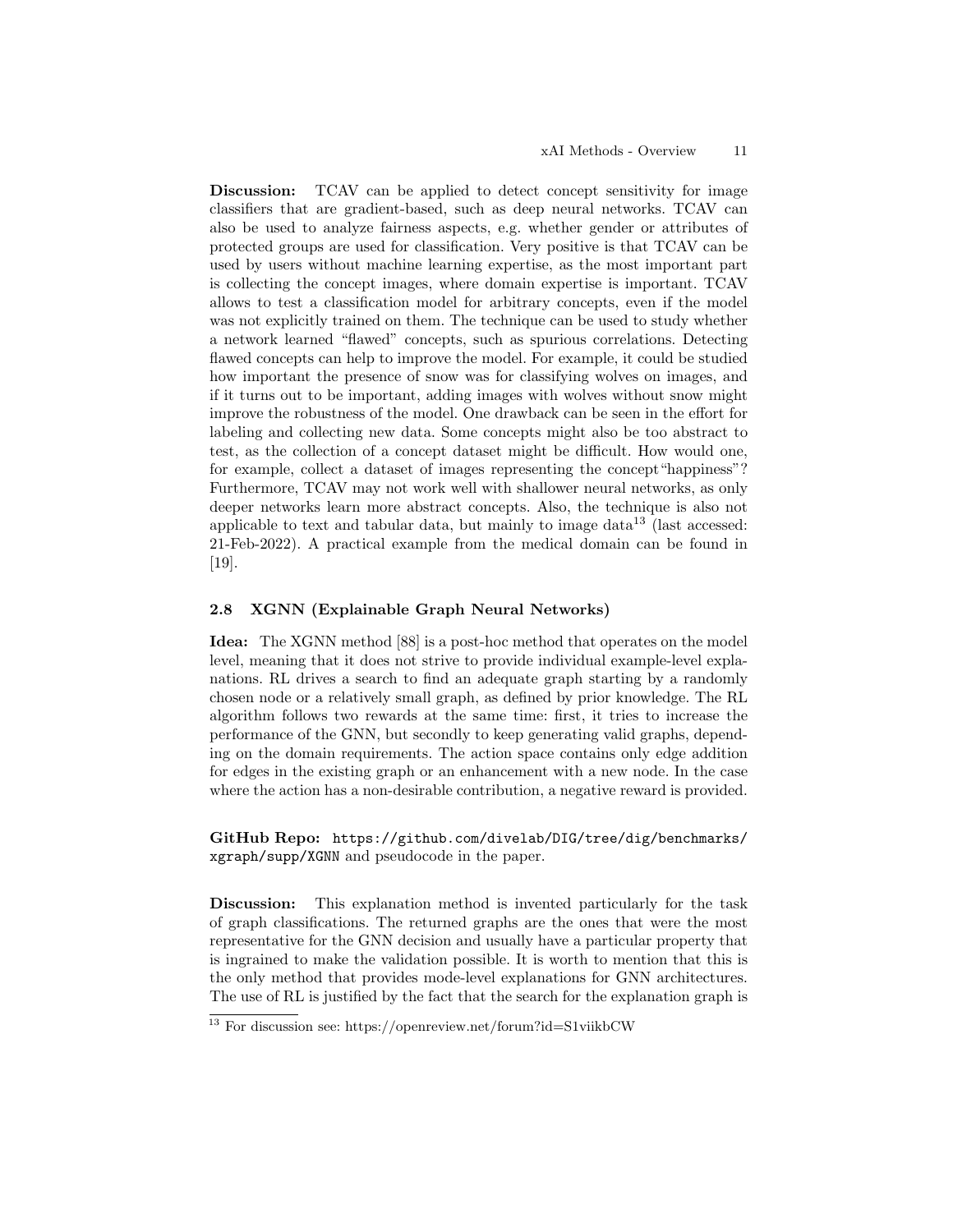non-differentiable, since it is not only driven by the performance but also by the plausibility and validity of the generated graph. Because the training of GNNs involves aggregations and combinations, this is an efficient way to overcome the obstacle of non-differentiation. The provided explanation is considered to be more effective for big datasets, where humans don't have the time to check each example's explanation individually. A disadvantage can be seen by the fact that the research idea is based on the assumption that network motifs that are the result of this explanation method are the ones on which the GNN is most "responsive"; nevertheless, this is not entirely true, since one does not know if other graph information was also important for the decision of the network. The results of the explanations are also non-concrete since in many cases ground truth is missing. That leads to a rather weak validation that bases on abstract concepts and properties of the discovered graphs, such as if they contain cycles or not.

### 2.9 SHAP (Shapley Values)

Note that the concepts described in this section also apply to the methods presented in Sections 2.9-2.12.

Methods in this family are concerned with explanations for the model f at some individual point  $x^*$ . They are based on a value function  $e_S$  where S is a subset of variable indexes  $S \subseteq \{1, ..., p\}$ . Typically, this function is defined as the expected value for a conditional distribution in which conditioning applies to all variables in a subset of S

$$
e_S = E[f(x)|x_S = x_S^*].
$$
\n(4)

Expected value is typically used for tabular data. In contrast, for other data modalities, this function is also often defined as the model prediction at  $x^*$  after zeroing out the values of variables with indices outside S. Whichever definition is used, the value of  $e_S$  can be thought of as the model's response once the variables in the subset S are specified.

The purpose of attribution is to decompose the difference  $f(x*) - e_{\emptyset}$  into parts that can be attributed to individual variables (see Figure 3A).

Idea: Assessing the importance of variable  $i$  is based on analysing how adding variable i to the set S will affect the value of the function  $e_S$ . The contribution of a variable i is denoted by  $\phi(i)$  and calculated as weighted average over all possible subsets S

$$
\phi(i) = \sum_{S \subseteq \{1, \dots, p\}/\{i\}} \frac{|S|!(p-1-|S|)!}{p!} \left(e_{S \cup \{i\}} - e_S\right). \tag{5}
$$

This formula is equivalent to

$$
\phi(i) = \frac{1}{|II|} \sum_{\pi \in \Pi} e_{\text{before}(\pi, i) \cup \{i\}} - e_{\text{before}(\pi, i)},
$$
\n(6)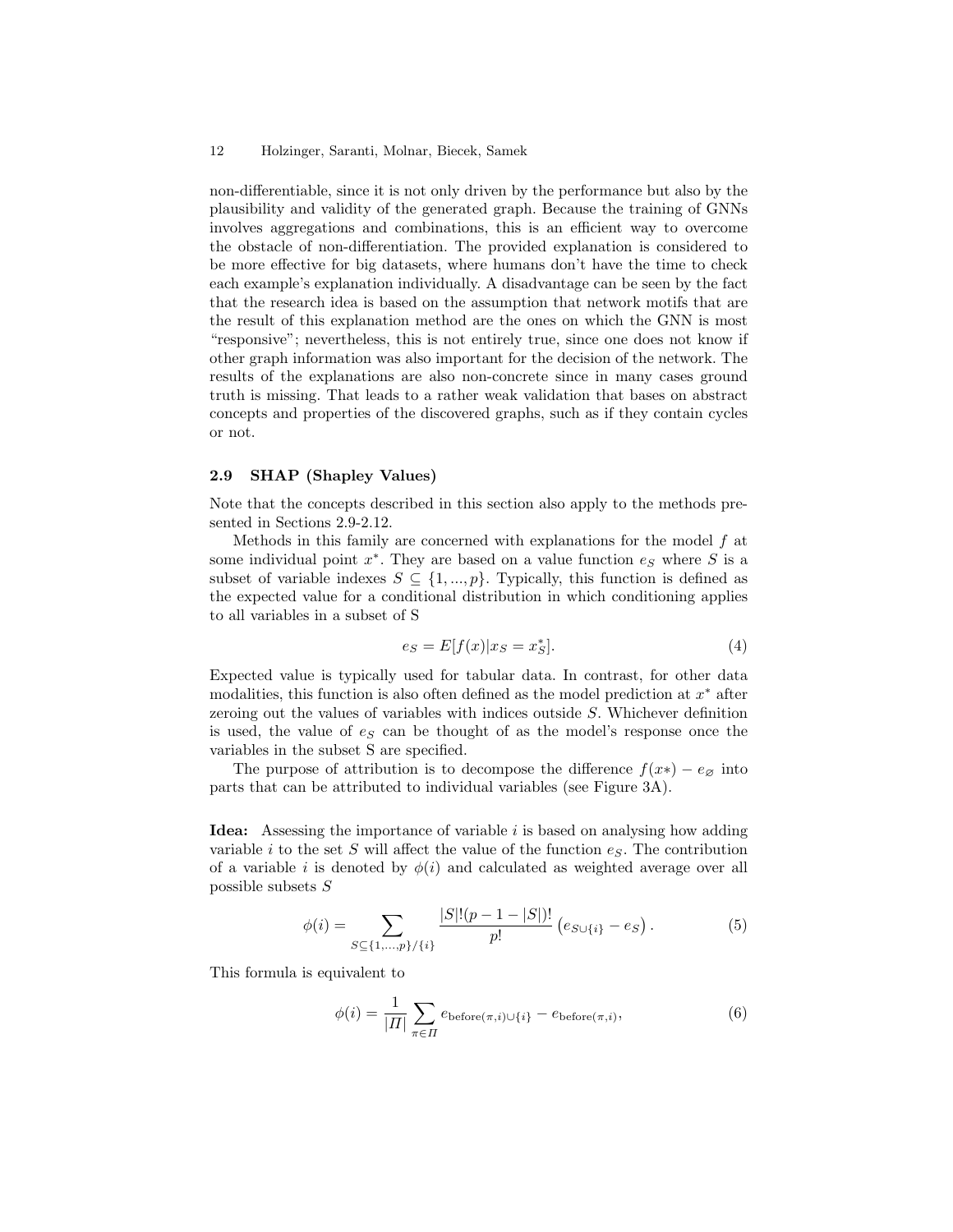where  $\Pi$  is a set of all orderings of p variables and before  $(\pi, i)$  stands for subset of variables that are before variable  $i$  in the ordering  $\pi$ . Each ordering corresponds to set of values  $e_S$  that shift from  $e_{\emptyset}$  to  $f(x^*)$  (see Figure 3B).

In summary, the analysis of a single ordering shows how adding consecutive variables changes the value of the  $e<sub>S</sub>$  function as presented in Figure 3B. SHAP [51] arises as an averaging of these contributions over all possible orderings. This algorithm is an adaptation of Shapley values to explain individual predictions of machine learning models. Shapley values were initially proposed to distribute payouts fairly in cooperative games and are the only solution based on axioms of efficiency, symmetry, dummy, and additivity.



Fig. 3. Panel A. The methods presented in sections 2.9 - 2.12 explain the difference in prediction between a particular observation (x) and a baseline value. Often for the baseline value is taken the expected value from the model's prediction distribution. The methods described here distribute this difference  $e_{\emptyset} - f(x^*)$  among the variables in the model. Panel B. Attributions are based on the changes in the expected value of the model prediction due to successive conditioning. For a given sequence of variable order (here, 1, 2, 3, 4) one can calculate how adding another variable will change the expected prediction of the model. Panel C. For the SHAP method, the variables have no structure, so any sequence of variables is treated as equally likely. Panel D. The ASV method takes into account a causal graph for variables. Only variable orderings that are consistent with this dependency graph are considered in the calculation of attributions. Causal graph controls where to assign attributions in the case of dependent variables. Panel E. The Shapley Flow method also considers a causal graph. It allocates attributions to the edges in this graph, showing how these attributions propagate through the graph.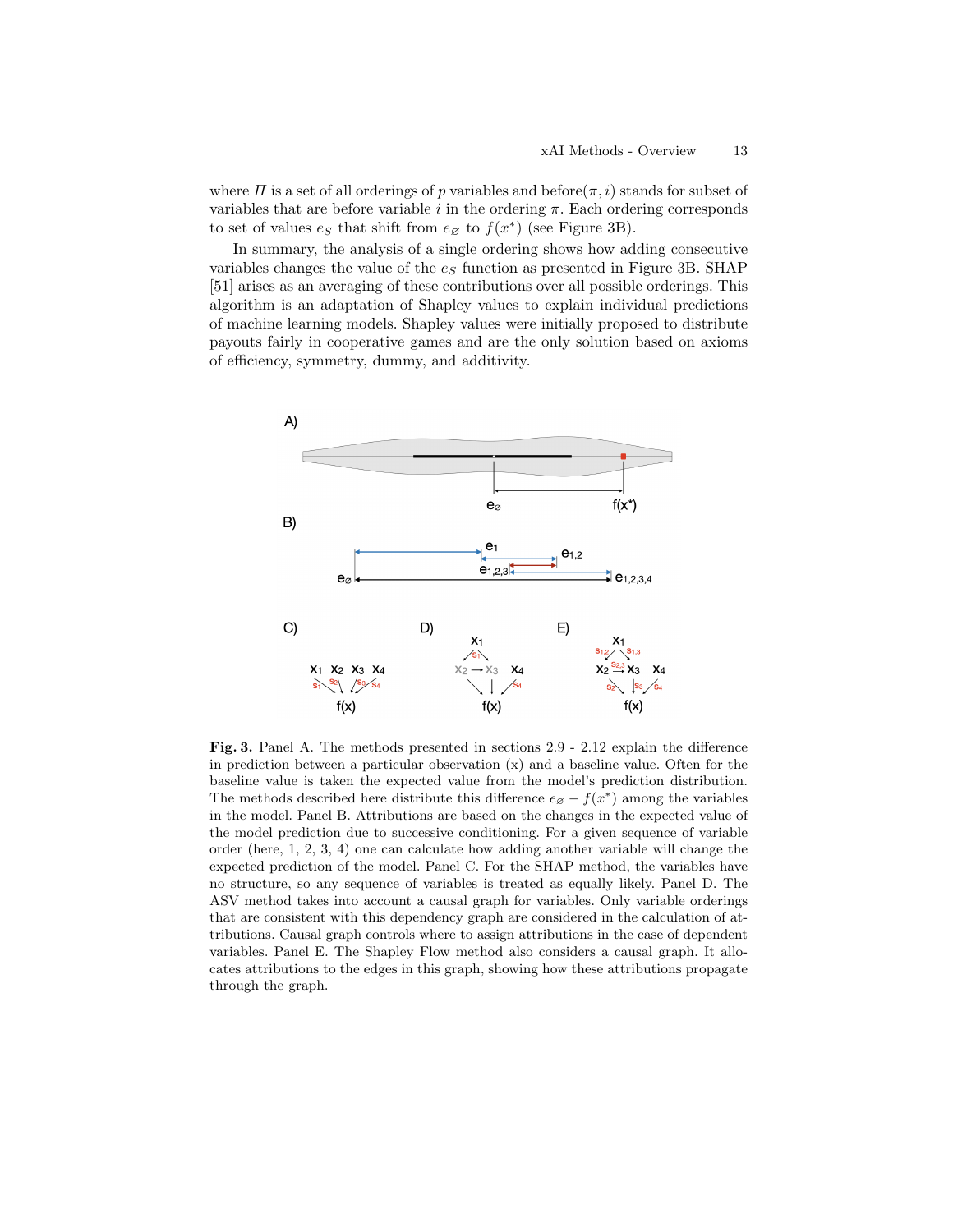## GitHub Repo: https://github.com/slundberg/shap

Discussion: SHAP values sum up to the model prediction, i.e.

$$
f(x^*) = e_{\varnothing} + \sum_{i} \phi(i). \tag{7}
$$

In some situations, this is a very desirable property, e.g. if a pricing model predicts the value of a certain product, it is desirable to decompose this prediction additively into components attributable to individual variables. SHAP draws from a rich theoretical underpinning in game theory and fulfils desirable axioms, for example, that features that did not contribute to the prediction get an attribution of zero. Shapley values can be further combined to global interpretations of the model, such as feature dependence plots, feature importance and interaction analysis.

One large drawback of Shapley values is their immense computational complexity. For modern models such as deep neural networks and high dimensional inputs, the exact computation of Shapley values is intractable. However, modelspecific implementations exist for tree-based methods (random forest, xgboost etc.) or additive models [49]. With care, one should use certain estimation versions of SHAP, such as KernelSHAP, because those are slow to compute. Furthermore, when features are dependent, Shapley values will cause extrapolation to areas with low data density. Conditional versions exist [50] (for tree-based models only), but the interpretation changes which is a common pitfall [57]. SHAP explanations are not sparse since to each feature that changes the prediction, a Shapley value different from zero is attributed, no matter how small the influence. If sparse explanations are required, counterfactual explanations might be preferable.

#### 2.10 Asymmetric Shapley values (ASV)

Idea: SHAP values are symmetrical. This means that if two variables have the same effect on the model's behaviour, e.g. because they take identical values, they will receive equal attributions. However, this is not always a desirable property. For example, if we knew that one of the variables has a causal effect on the other, then it would make more sense to assign the entire attribution to the source variable.

Asymmetric Shapley values (ASV) [22], [23] allow the use of additional knowledge about the causal relations between variables in the model explanation process. A cause-effect relationship described in the form of causal graph allows the attribution of variables to be redistributed in such a way that the source variables have a greater attribution, providing effect on both the other dependent variables and the model predictions (see Figure 3D). SHAP values are a special case of ASV values, where the casual graph is reduced to a set of unrelated vertices (see Figure 3C).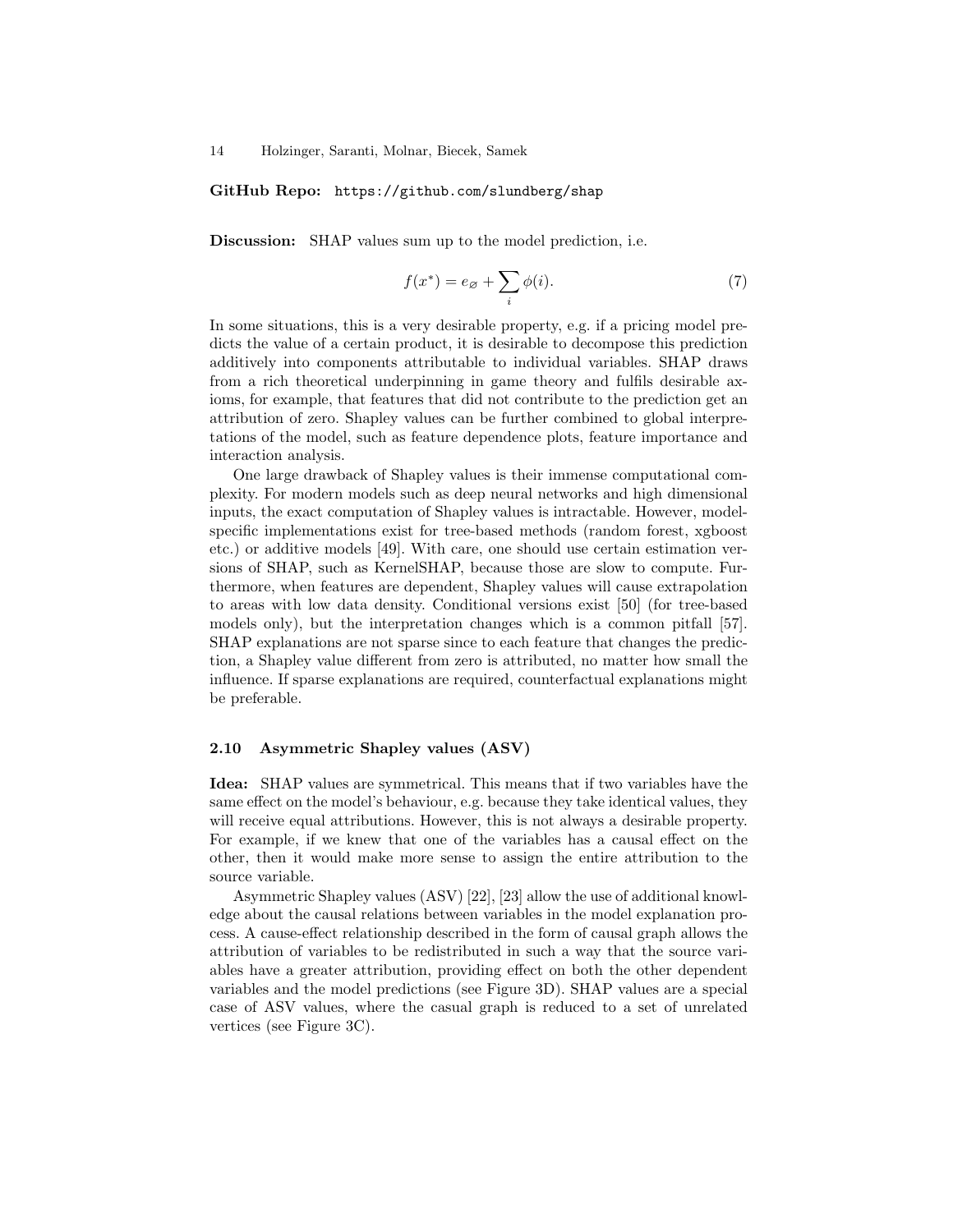The ASV values for variable  $i$  are also calculated as the average effect of adding a variable to a coalition of other variables, in the same way as expressed in Equation (6). The main difference is that not all possible orders of variables are considered, but only the orders are consistent with the casual graph. Thus, a larger effect will be attributed to the source variables.

#### GitHub Repo: https://github.com/nredell/shapFlex

Discussion: In order to use the ASV, a causal graph for the variables is needed. Such a graph is usually created based on domain knowledge. Examples include applications in bioinformatics with signalling pathways data for which the underlying causal structure is experimentally verified or application in social sciences, where sociodemographic data in which the direction of the relationship can be determined based on expert knowledge (e.g., age affects income rather than income affects age).

A particular application of the ASV value is the model fairness analysis. If a protected attribute, such as age or sex, does not directly affect the model's score, its SHAP attribute will be zero. But if the protected attribute is the cause for other proxy variables, then the ASV values will capture this indirect effect on the model.

### 2.11 Break-Down

Idea: Variable contribution analysis is based on examining the change in  $e_S$ values along with a growing set of variables described by a specific order (see Figure 3B). If the model f has interactions, different orderings of the variables may lead to different contributions. The SHAP values average over all possible orderings (see Equation 6), thus leads to additive contributions and neglecting the interactions.

An alternative is to analyze different orderings to detect when one variable has different contributions depending on what other variables precede it. This is a sign of interaction. The Break-Down method (see [16, 17]) analyzes the various orders to identify and visualize interactions in the model. The final attributions are determined based on a single ordering which is chosen based on greedy heuristics.

#### GitHub Repo: https://github.com/ModelOriented/DALEX

Discussion: Techniques such as SHAP generate explanations in the form of additive contributions. However, these techniques are often used in the analysis of complex models, which are often not additive. [26] shows that for many tabular datasets, an additive explanation may be an oversimplification, and it may lead to a false belief that the model behaves in an additive way.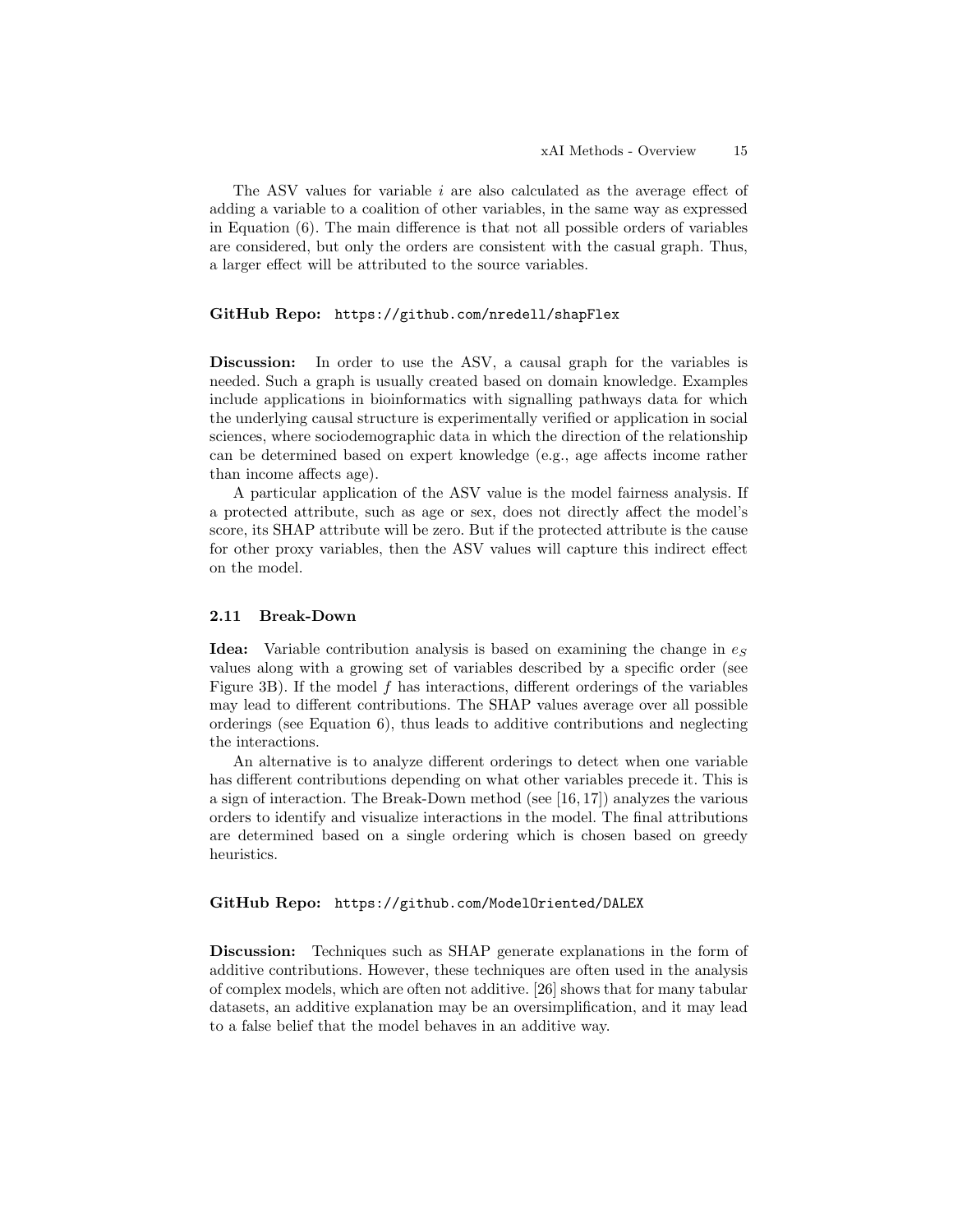#### 2.12 Shapley Flow

Idea: Like for Asymmetric Shapley Values (ASV), Shapley Flow [84] also allows the use of the dependency structure between variables in the explanation process. As in ASV, the relationship is described by a causal graph. However, unlike ASV and other methods, attribution is assigned not to the nodes (variables) but the edges (relationships between variables). An edge in a graph is significant if its removal would change the predictions of the model (see Figure 3E). The edge attribution has the additional property that for each explanation, boundaries hold the classical Shapley values. The most extreme explanation boundary corresponds to the ASV method. The Shapley Flow method determines the attributions for each edge in the causal graph.

## GitHub Repo: https://github.com/nathanwang000/Shapley-Flow

Discussion: Shapley Flow attribution analysis carries a lot of information about both the structure of the relationship between variables and its effect of particular groups of variables (explanation boundaries) on the predictions. On the rather disadvantageous side is that it requires knowledge of the dependency structure in the form of a directed causal graph, which limits the number of problems in which it can be applied. For readability reasons, it is limited to small numbers of variables. Also it requires definition of a background case, i.e. reference observation. Potential explanations may vary depending on the reference observation chosen.

#### 2.13 Textual Explanations of Visual Models

Idea: The generation of textual descriptions of images is addressed by several machine learning models that contain both a part that processes the input images - typically a convolutional neural network (CNN) - and one that learns an adequate text sequence, usually a recurrent neural network (RNN). Those two parts cooperate for the production of image descriptive sentences that presupposes that a classification task is successfully accomplished. One of the first benchmark datasets that contained image descriptions was already invented in 2014, the Microsoft COCO (MS-COCO) [48]. The models that achieve a good performance classification, first detect components and concepts of the image and then construct sentences where objects, subjects as well as their characteristics are connected by verbs. The problem of semantic enrichment of images for language-related tasks is addressed in a number of ways (see, for example, the Visual Genome project [45]); however, in most cases, such descriptions are not directly tied to visual recognition tasks. Nevertheless, an advantage is that textual descriptions are easier to analyze and validate than attribution maps.

It is important to note that the mere description of the image's content is not equivalent to an explanation of the decision-making process of the neural network model. Unless the produced sentences contain the unique attributes that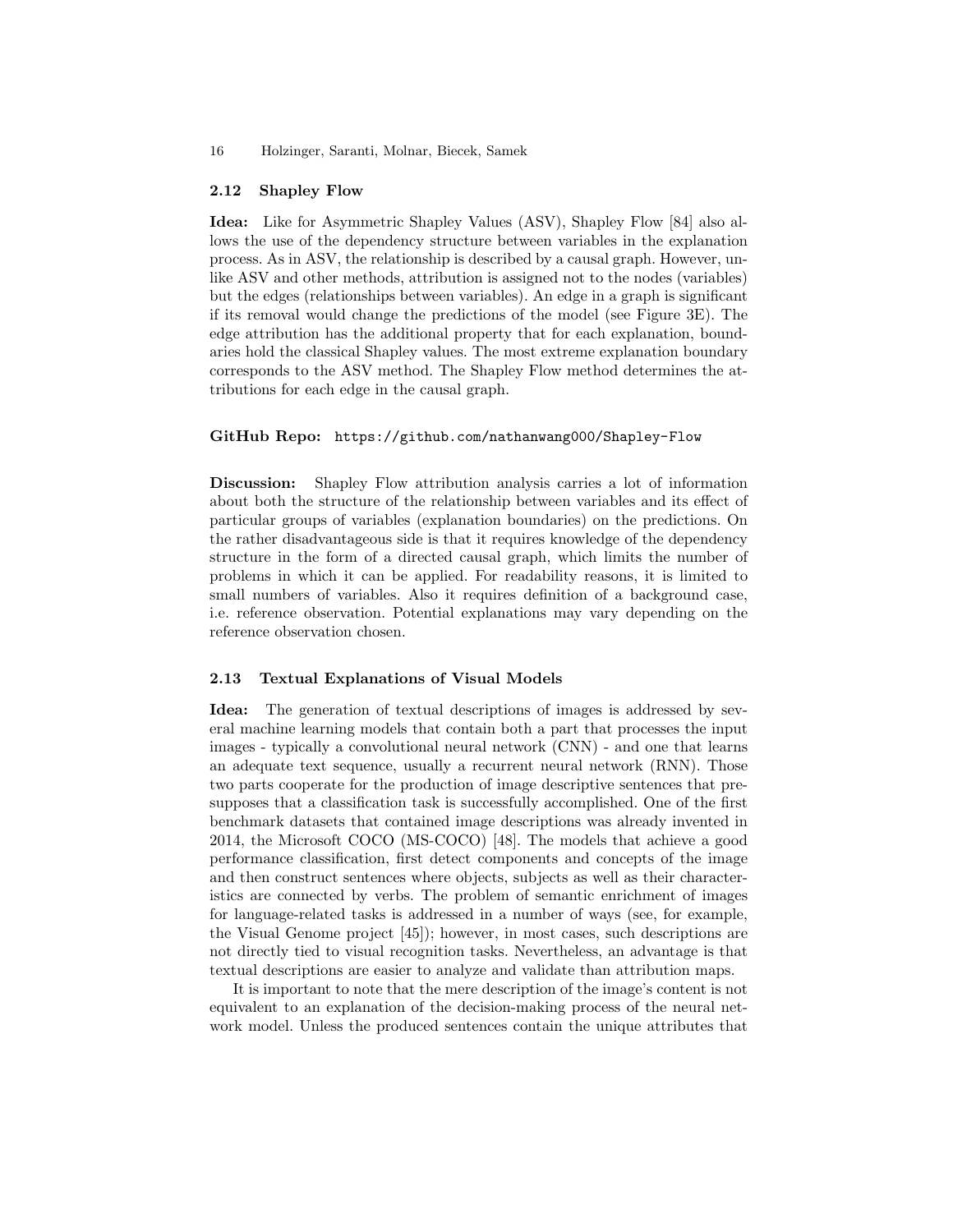help differentiate between the images of each class, the content of the words should not be considered class-relevant content. A solution to this problem is proposed in [31]. This method's main goal is to do exactly that; to find those characteristics that are discriminative, since they were used by the neural network models to accomplish the task - those exactly need to be present in the generated text. To achieve this, the training does not just use the relevance loss, which generates descriptions relevant to the predicted class based on context borrowed from a fine-grained image recognition model through conditional probabilities. A discriminative loss is invented to generate sentences rich in classdiscriminative features. The introduced weight update procedure consists of two components, one based on the gradient of relevance loss and the second based on the gradient of discriminative loss, so that descriptions that are both relevant to the predicted class and contain words with high discriminative capacity are rewarded. The reinforcement learning method REINFORCE [85] is used for the backpropagation of the error through sampling during the training process.

## GitHub Repo: https://github.com/LisaAnne/ECCV2016

Discussion: High METEOR [13] and CIDEr [82] scores for relevant explanations were measured for the generated sentences. It is necessary to compare the resulting explanations with experts since they only know the difference between sentences that correctly describe the visual content and ones that concentrate on what occurs only in the class the images belong. This is positive and negative at the same time; unfortunately, there is no way to check how much of the generated explanation is consistent without domain knowledge. Furthermore, data artefacts can also influence both the performance and explanation quality negatively. Overall though, even ablation studies where parts of the model were tested separately, showed that the components individually had a higher performance than when trained alone. That indicates that the common training of visual processing and textual explanation generation is beneficial for each part individually.

### 2.14 Integrated Gradients

Idea: The Integrated Gradients method [80] is based on two fundamental axioms, sensitivity and implementation invariance. Sensitivity means that non-zero attributions are given to every input and baseline that differ in one feature but have different predictions. Implementation invariance means that if two models behave identical/are functionally equivalent, then attributions must be identical. Although these two axioms sound very natural, it turns out that many attribution methods do not have these properties. In particular, when a model has flattened predictions for a specific point of interest, the gradient in the point of interest zeroes out and does not carry information useful for the explanation.

The approach proposed by the Integrated Gradients method for model  $f$ aggregates the gradients  $\frac{\partial f(x)}{\partial x_i}$  computed along the path connecting the point of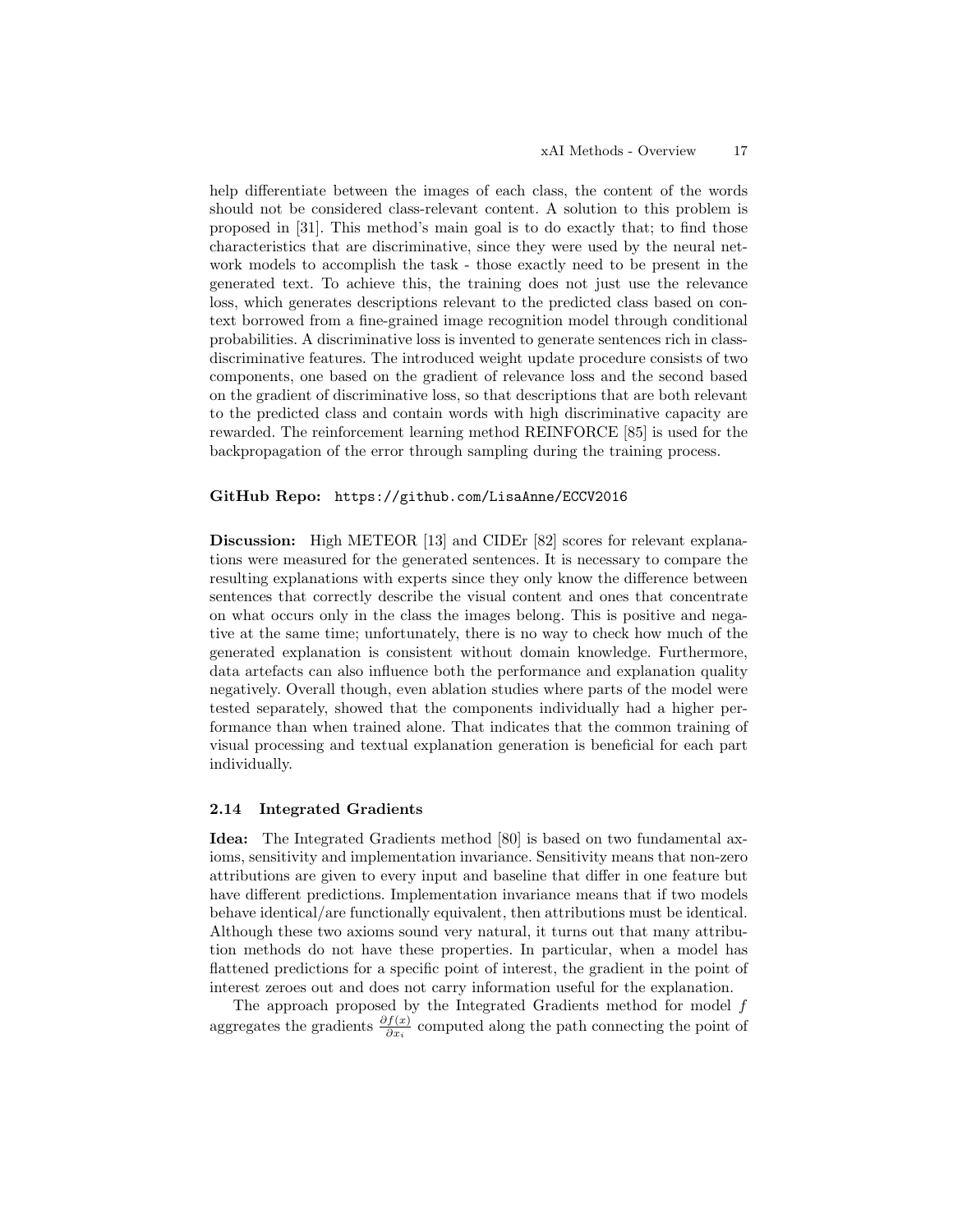interest  $x$  to the highlighted observation - the baseline  $x^*$  (for computer vision this could be a black image and for text an empty sentence).

More formally, for ith feature, Integrated Gradients are defined as

IntegratedGrads<sub>i</sub>(x) = 
$$
(x_i - x_i^*) \int_{\alpha=0}^1 \frac{\partial f(x^* + \alpha(x - x^*))}{\partial x_i} d\alpha
$$
.

The integral can be replaced by a sum over a set of alpha values in the interval [0,1].

#### GitHub Repo: https://github.com/ankurtaly/Integrated-Gradients

Discussion: Integrated Gradients is a widespread technique for explaining deep neural networks or other differentiable models. It is a theoretically sound approach based on two desirable properties: sensitivity and implementation invariance. In addition, it is computationally efficient and uses gradient information at a few selected points  $\alpha$ . The three main drawbacks are: (1) need for the baseline observation, selection of which significantly influence the attributions, (2) works only for differentiable models, suitable for neural networks but not, e.g., for decision trees, (3) by default, gradients are integrated along the shortest path between the baseline and the point of interest. Depending on the topology of the data, this path does not always make sense and cover the data. Furthermore, deep models usually suffer from the gradient shattering problem [12], which may negative affect the explanation (see discussion in [70]). Extensions to this method are proposed to overcome the above drawbacks.

### 2.15 Causal Models

Description: In the work of Madumal et al. [53] a structural causal model [29] is learned, which can be considered an extension of Bayesian Models [44], [71] of the RL environment with the use of counterfactuals. It takes into account events that would happen or environment states that would be reached under different actions taken by the RL agent. Ultimately, the goal of any RL agent is to maximize a long-term reward; the explanation provides causal chains until the reward receiving state is reached. The researchers pay attention to keep the explanations minimally complete, by removing some of the intermediate nodes in the causal chains, to conform to the explanation satisfaction conditions according to the Likert scale [33]. The counterfactual explanation is computed by comparing causal chain paths of actions not chosen by the agent (according to the trained policy). To keep the explanation as simple as possible, only the differences between the causal chains comprise the returned counterfactual explanation.

GitHub Repo: No Github Repo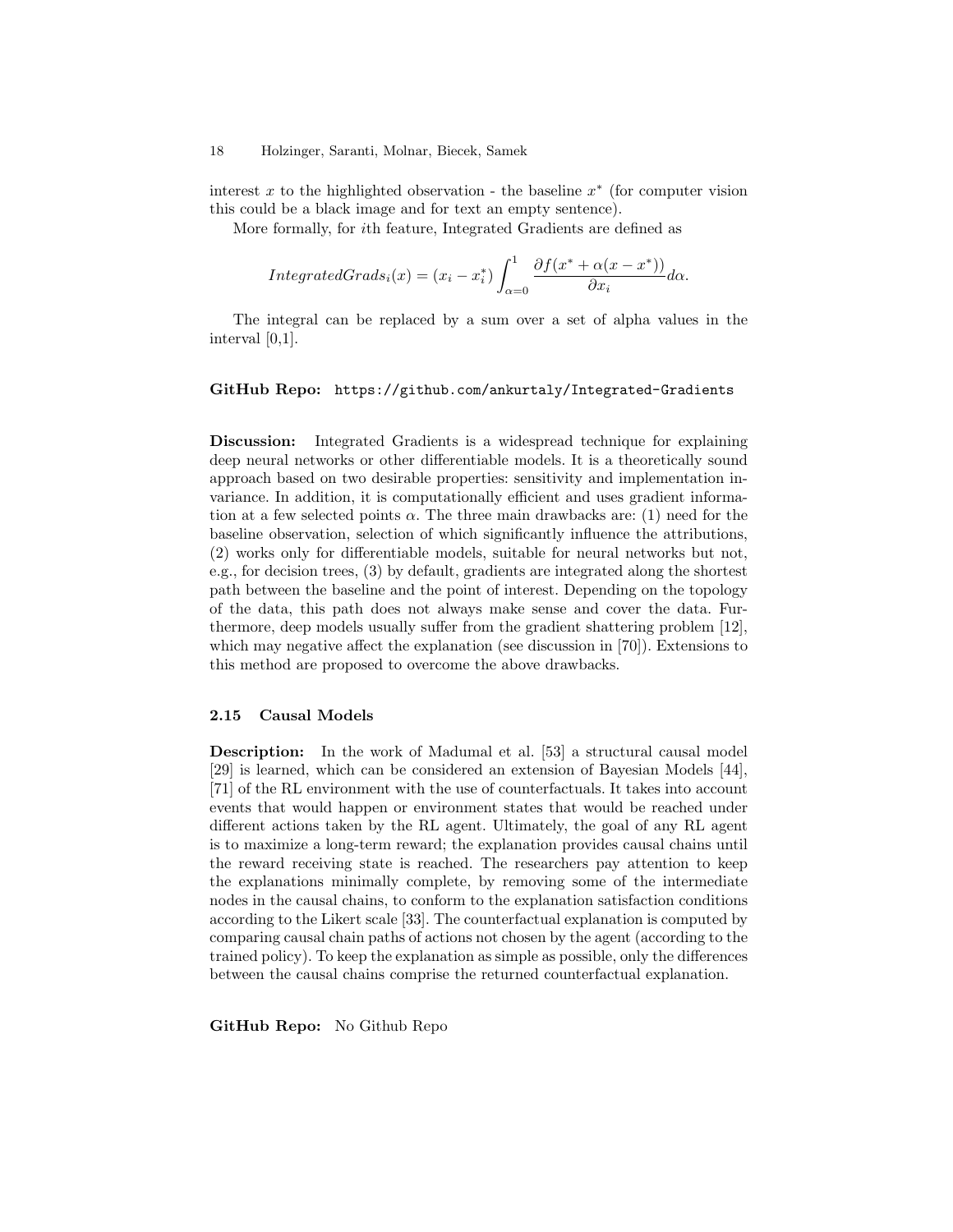Discussion: Model-free reinforcement learning with a relatively small state and action space has the advantage that we can explain how the RL agent takes its decisions in a causal way; since neural networks base their decisions on correlations, this is one of the first works towards causal explanations. The user has the ability to get answers to the questions "why" and "why not" an action was chosen by the agent. The provided explanations are appropriate according to satisfiability, ethics requirements and are personalized to the human mental model by the use of a dedicated user interface. On the rather negative side is that this explanation method is evaluated on problems with very small state and action space (9 and 4 correspondingly). Current RL problems have much larger state and action spaces and the solution can be found with the use of Deep Reinforcement Learning [27], [32]. The reason is, that the structural model of the environment dynamics are not known a priori and must be discovered and approximated during exploration. Furthermore, this work applies only to the finite domain, although the authors note that it will be part of their research work to extend it to continuous spaces.

## 2.16 Meaningful Perturbations

Idea: This approach was proposed by Fong and Vedaldi [21] and can be regarded as model-agnostic, perturbation-based explanation method. Thus, the explanation is computed solely based on the reaction of the model to a perturbed (or occluded) input sample. For a given sample  $x$ , the method aims to synthesize a sparse occlusion map (i.e., the explanation) that leads to the maximum drop of the model's prediction  $f(\mathbf{x})$ , relative do the original prediction with the unperturbed x. Thus, compared to simple occlusion-based techniques which naively perturb a given sample by sequentially occluding parts of it, the Meaningful Perturbation algorithm aims to directly learn the explanation by formulating the explanation problem as a meta-prediction task and using tools from optimization to solve it. Sparsity constraints ensure that the search focuses on finding the smallest possible perturbation mask that has the larger effect on the certainty of the classification performance.

## GitHub Repo: https://github.com/ruthcfong/perturb\_explanations

Discussion: As other model agnostic approaches, Meaningful Perturbations is a very flexible method, which can be directly applied to any machine learning model. The approach can be also interpreted from a rate-distortion perspective [43]. Since the Meaningful Perturbations method involves optimization, it is computationally much more demanding than than propagation-based techniques such as LRP. Also it is well-known that the perturbation process (occlusion or deletion can be seen as a particular type of perturbation), moves the sample out of the manifold of natural images and thus can introduce artifacts. The use of generative models have been suggested to overcome this out-of-manifold problem [1].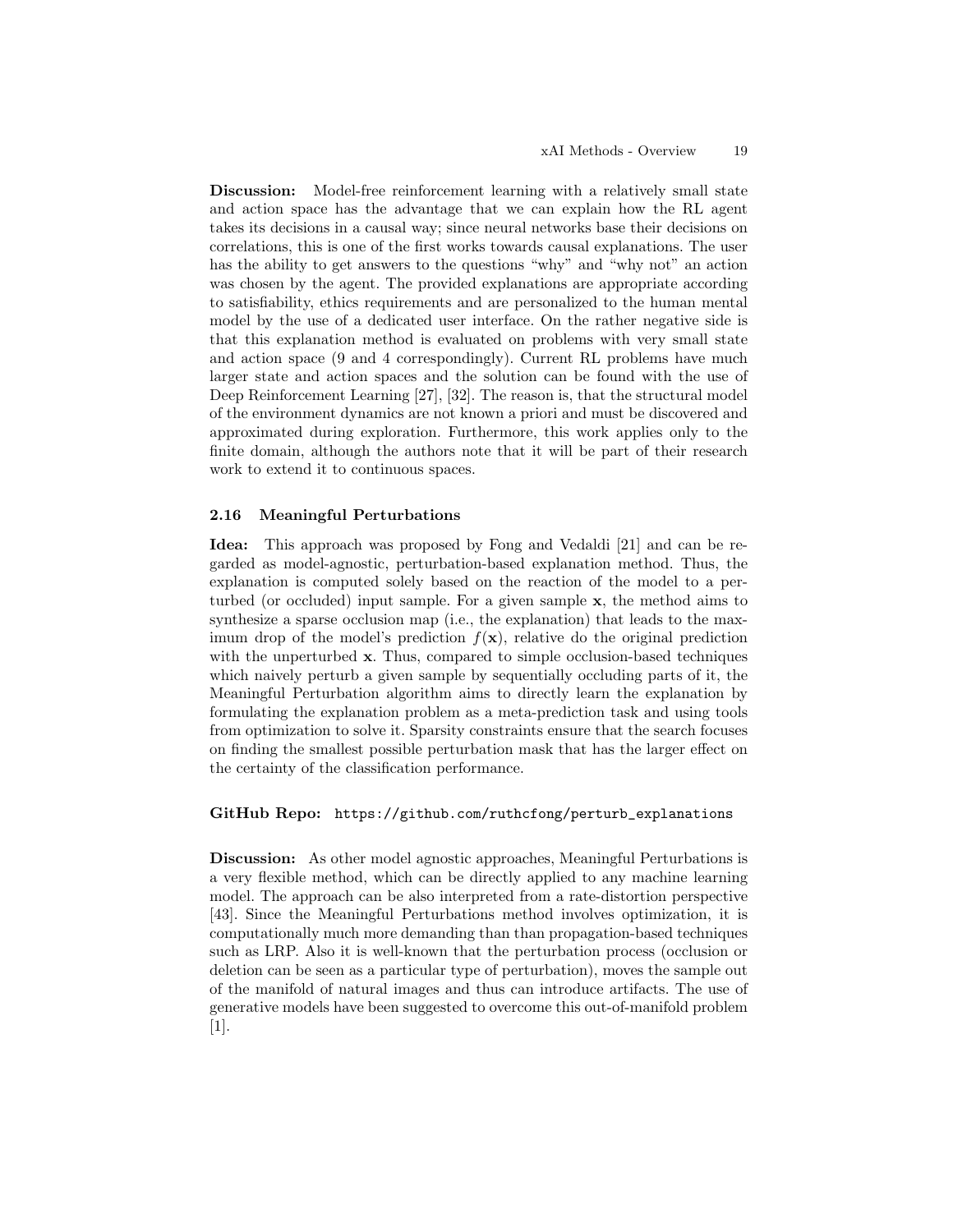## 2.17 EXplainable Neural-Symbolic Learning (X-NeSyL)

Idea: Symbolic AI is an emerging field that has been shown to contribute immensely to Explainable AI. Neuro-Symbolic methods [24] incorporate prior human knowledge for various tasks such as concept learning and at the same time they produce output that is more interpretable, such as mathematical equations or Domain-Specific Languages (DSL) [55].

A research work that is dedicated to using symbolic knowledge of the domain experts, expressed as a knowledge graph (KG), to align it with the explanations of a neural network is the EXplainable Neural-Symbolic Learning (X-NeSyL) [20]. The researchers start with the goal to encourage the neural network that performs classification to assign feature importances to the object's parts in a way that corresponds to the compositional way humans classify. After using state-of-the-art CNN architectures and applying methods such as SHAP (see Section 2.9) to quantify the positive and negative influence of each detected feature, a graph is built that encompasses constraints and relations elicited from the computed importances. This graph is compared to the KG provided by human experts. A designated loss that punishes non-overlap between these two has been shown to boost explainability and in some cases performance.

## GitHub Repo: https://github.com/JulesSanchez/X-NeSyL, https://github.com/JulesSanchez/MonuMAI-AutomaticStyleClassification

Discussion: This method can be seen as an explainability-by-design approach. That means that at each step of the training process, it is made sure that the end result will be interpretable. This is not an ad-hoc method; the training contains a loss to guide the neural network towards explanations that have a humanexpert like structure. Furthermore, SHAP values provide intermediate feature relevance results that are straightforward to understand. Disadvantageous is that the same thing that fosters explainability, contributes to the negatives of this approach, namely that it needs domain-specific knowledge. This is not always easy to gather, it may be contradicting if several experts are involved and in that way constraints the network to compute in a specific way. The researchers comment on that particular issue and exercise their method with many datasets, test several CNN architectures and provide performance results with established as well as newly invented methods to see where and how the human-in-the-loop [37] works in practice.

## 3 Conclusion and Future Outlook

In the future, we expect that the newly invented xAI methods will capture causal dependencies. Therefore, it will be important to measure the quality of explanations so that an xAI method achieves a certain level of causal understanding [65] for a user with effectiveness, efficiency and satisfaction in a given context of use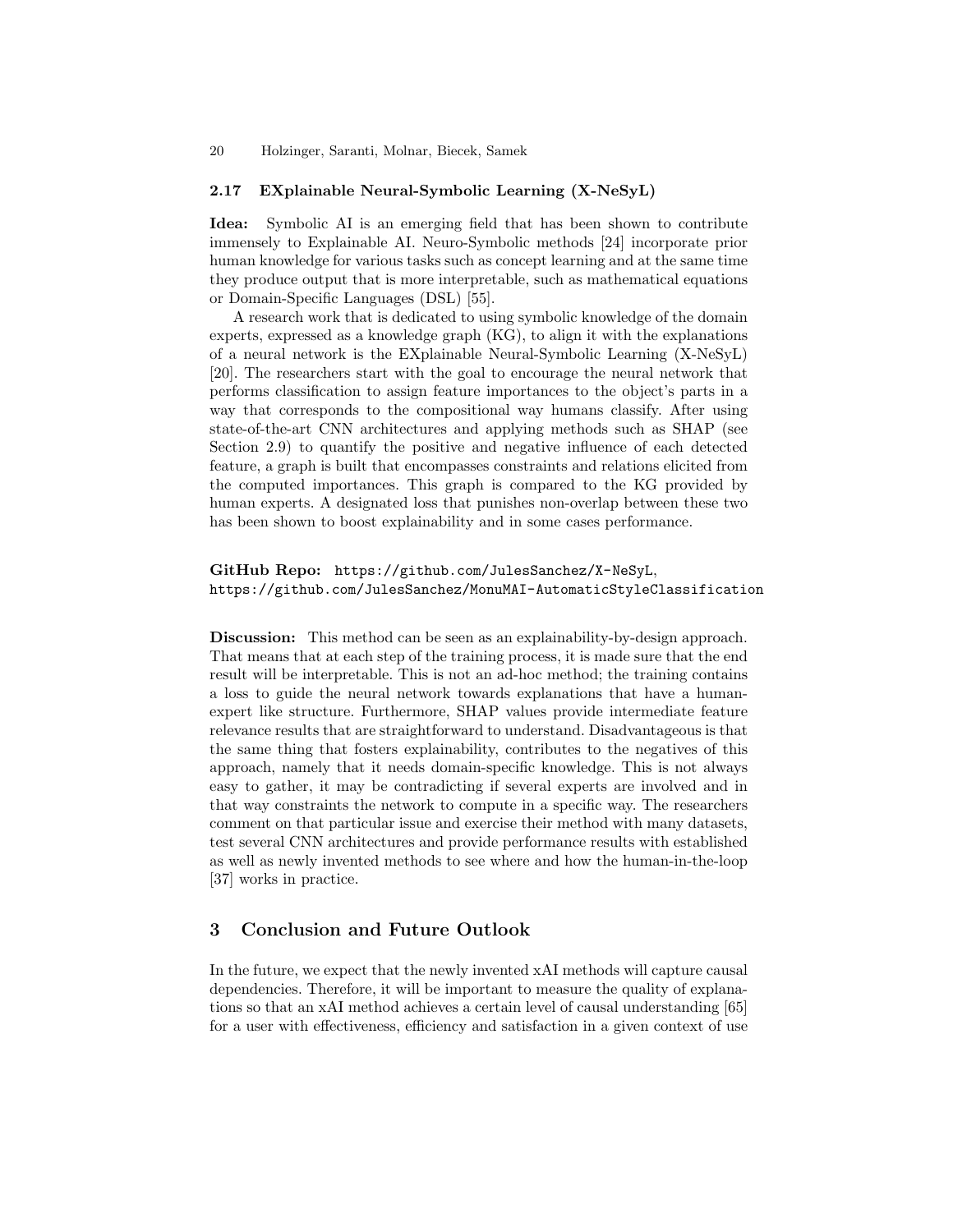[34]. Successful xAI models in the future will also require new human-AI interfaces [36] that enable contextual understanding and allow a domain expert to ask questions and counterfactuals [35] ("what-if" questions). This is where a humanin-the-loop can (sometimes - not always, of course) bring human experience and conceptual knowledge to AI processes [37]. Such conceptual understanding is something that the best AI algorithms in the world (still) lack, and this is where the international xAI community will make many valuable contributions in the future.

## 4 Acknowledgements

The authors declare no conflict of interests. This work does not raise any ethical issues. The content is partly based on the XAI seminar LV 706.315 provided by Andreas Holzinger since 2015 at Graz University of Technology. Parts of this work have been funded by the Austrian Science Fund (FWF), Project: P-32554, explainable AI, by the German Ministry for Education and Research (BMBF) through BIFOLD (refs. 01IS18025A and 01IS18037A), by the European Union's Horizon 2020 programme (grant no. 965221), Project iToBoS, and by the German Research Foundation (DFG), Emmy Noether Grant 437611051.

## References

- 1. Agarwal, C., Nguyen, A.: Explaining image classifiers by removing input features using generative models. In: Proceedings of the Asian Conference on Computer Vision (2020)
- 2. Alber, M., Lapuschkin, S., Seegerer, P., H¨agele, M., Sch¨utt, K.T., Montavon, G., Samek, W., Müller, K.R., Dähne, S., Kindermans, P.J.: iNNvestigate neural networks! Journal of machine learning research (JMLR) 20(93), 1–8 (2019)
- 3. Ali, A., Schnake, T., Eberle, O., Montavon, G., Müller, K.R., Wolf, L.: XAI for transformers: Better explanations through conservative propagation. arXiv preprint arXiv:2202.07304 (2022)
- 4. Anders, C.J., Neumann, D., Samek, W., M¨uller, K.R., Lapuschkin, S.: Software for dataset-wide XAI: From local explanations to global insights with Zennit, CoRelAy, and ViRelAy. arXiv preprint arXiv:2106.13200 (2021)
- 5. Anders, C.J., Weber, L., Neumann, D., Samek, W., Müller, K.R., Lapuschkin, S.: Finding and removing clever hans: Using explanation methods to debug and improve deep models. Information Fusion 77, 261–295 (2022)
- 6. Arras, L., Arjona-Medina, J., Widrich, M., Montavon, G., Gillhofer, M., Müller, K.R., Hochreiter, S., Samek, W.: Explaining and interpreting lstms. In: Explainable AI: Interpreting, Explaining and Visualizing Deep Learning, Lecture Notes in Computer Science, vol. 11700, pp. 211–238. Springer (2019)
- 7. Arras, L., Montavon, G., Müller, K.R., Samek, W.: Explaining recurrent neural network predictions in sentiment analysis. In: Proceedings of the EMNLP'17 Workshop on Computational Approaches to Subjectivity, Sentiment & Social Media Analysis (WASSA). pp. 159–168. Association for Computational Linguistics (2017)
- 8. Arras, L., Osman, A., Samek, W.: Clevr-xai: A benchmark dataset for the ground truth evaluation of neural network explanations. Information Fusion 81, 14–40 (2022)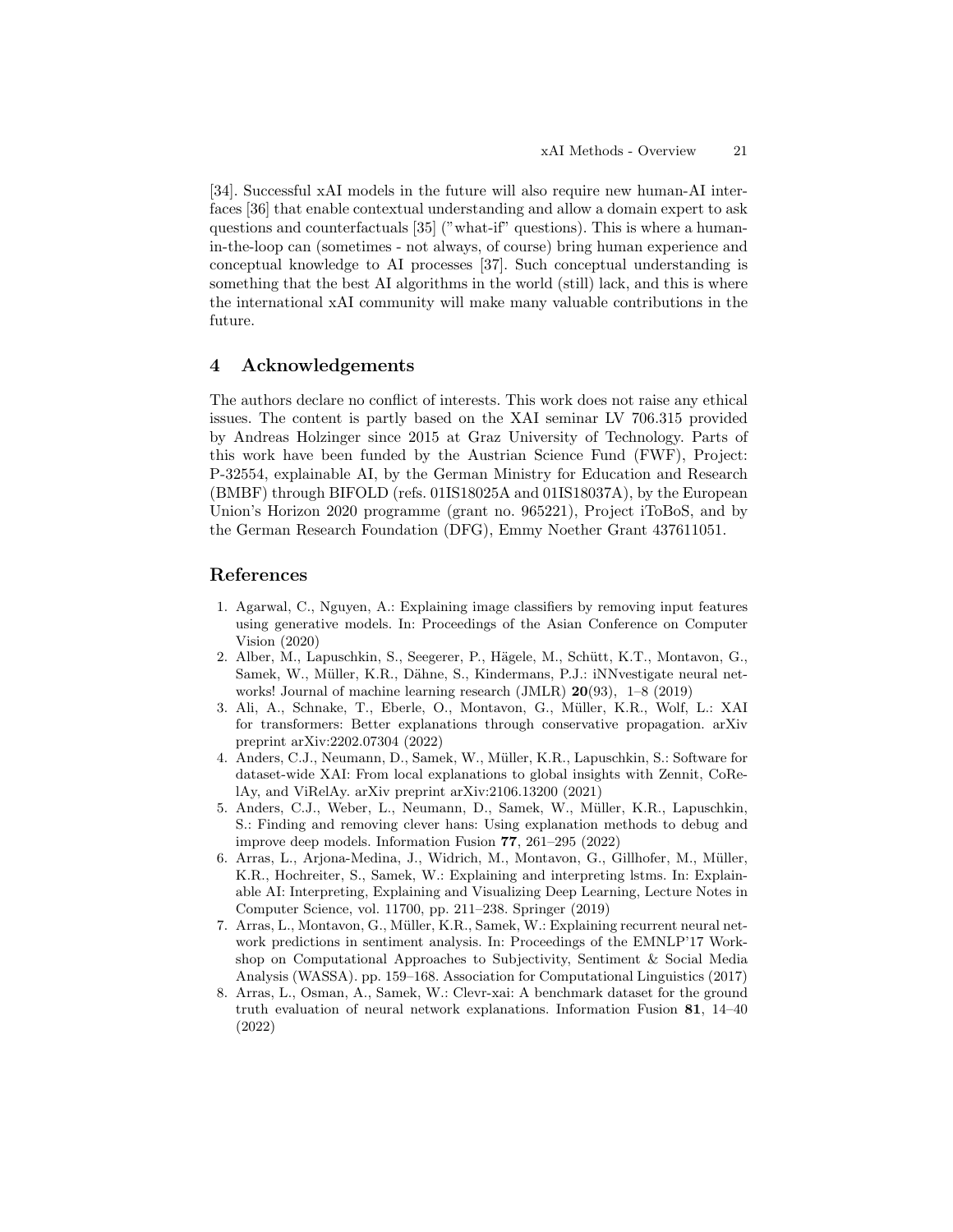- 22 Holzinger, Saranti, Molnar, Biecek, Samek
- 9. Asif, N.A., Sarker, Y., Chakrabortty, R.K., Ryan, M.J., Ahamed, M.H., Saha, D.K., Badal, F.R., Das, S.K., Ali, M.F., Moyeen, S.I.: Graph neural network: A comprehensive review on non-euclidean space. IEEE Access 9, 60588–60606 (2021)
- 10. Bach, S., Binder, A., Montavon, G., Klauschen, F., M¨uller, K.R., Samek, W.: On pixel-wise explanations for non-linear classifier decisions by layer-wise relevance propagation. PLoS ONE 10(7), e0130140 (2015)
- 11. Baehrens, D., Schroeter, T., Harmeling, S., Kawanabe, M., Hansen, K., M¨uller, K.R.: How to explain individual classification decisions. Journal of Machine Learning Research 11, 1803–1831 (2010)
- 12. Balduzzi, D., Frean, M., Leary, L., Lewis, J., Ma, K.W.D., McWilliams, B.: The shattered gradients problem: If resnets are the answer, then what is the question? In: International Conference on Machine Learning. pp. 342–350. PMLR (2017)
- 13. Banerjee, S., Lavie, A.: Meteor: An automatic metric for mt evaluation with improved correlation with human judgments. In: Proceedings of the ACL workshop on Intrinsic and Extrinsic Evaluation Measures for Machine Translation and/or Summarization. pp. 65–72 (2005)
- 14. Becking, D., Dreyer, M., Samek, W., Müller, K., Lapuschkin, S.: Ecq<sup>x</sup>: Explainability-driven quantization for low-bit and sparse dnns. In: xxAI - Beyond explainable Artificial Intelligence. Lecture Notes in Computer Science, Springer (2022)
- 15. Bengio, Y., Lecun, Y., Hinton, G.: Deep learning for ai. Communications of the ACM 64(7), 58–65 (2021)
- 16. Biecek, P.: DALEX: Explainers for Complex Predictive Models in R. Journal of Machine Learning Research 19(84), 1–5 (2018), http://jmlr.org/papers/v19/ 18-416.html
- 17. Biecek, P., Burzykowski, T.: Explanatory Model Analysis. Chapman and Hall/CRC, New York (2021), https://pbiecek.github.io/ema/
- 18. Binder, A., Montavon, G., Lapuschkin, S., Müller, K.R., Samek, W.: Layer-wise relevance propagation for neural networks with local renormalization layers. Artificial Neural Networks and Machine Learning - ICANN 2016 9887, 63–71 (2016)
- 19. Clough, J.R., Oksuz, I., Puyol-Antón, E., Ruijsink, B., King, A.P., Schnabel, J.A.: Global and local interpretability for cardiac mri classification. In: International Conference on Medical Image Computing and Computer-Assisted Intervention (MICCAI). pp. 656–664. Springer (2019)
- 20. Díaz-Rodríguez, N., Lamas, A., Sanchez, J., Franchi, G., Donadello, I., Tabik, S., Filliat, D., Cruz, P., Montes, R., Herrera, F.: Explainable neural-symbolic learning (x-nesyl) methodology to fuse deep learning representations with expert knowledge graphs: the monumai cultural heritage use case. arXiv preprint arXiv:2104.11914 (2021)
- 21. Fong, R.C., Vedaldi, A.: Interpretable explanations of black boxes by meaningful perturbation. In: Proceedings of the IEEE international conference on computer vision. pp. 3429–3437 (2017)
- 22. Frye, C., de Mijolla, D., Cowton, L., Stanley, M., Feige, I.: Shapley-based explainability on the data manifold. arXiv preprint arXiv:2006.01272 (2020)
- 23. Frye, C., Rowat, C., Feige, I.: Asymmetric shapley values: incorporating causal knowledge into model-agnostic explainability. In: Larochelle, H., Ranzato, M., Hadsell, R., Balcan, M.F., Lin, H. (eds.) Advances in Neural Information Processing Systems. vol. 33, pp. 1229–1239 (2020)
- 24. Garcez, A.S.d., Broda, K.B., Gabbay, D.M.: Neural-symbolic learning systems: foundations and applications. Springer Science & Business Media (2012)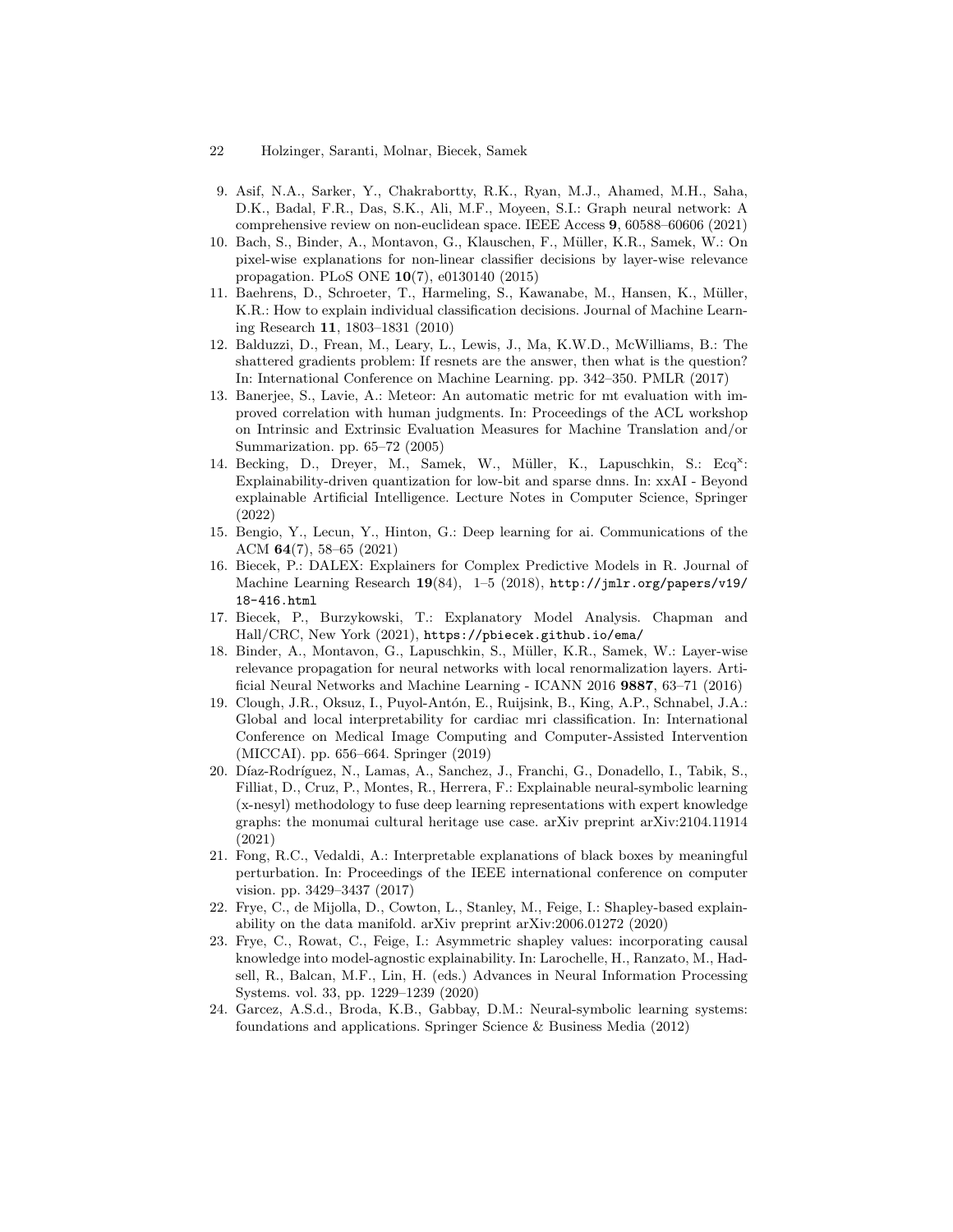- 25. Goodfellow, I., Bengio, Y., Courville, A.: Deep Learning. MIT Press, Cambridge (MA) (2016)
- 26. Gosiewska, A., Biecek, P.: iBreakDown: Uncertainty of Model Explanations for Non-additive Predictive Models. arXiv preprint arXiv:1903.11420 (2019)
- 27. Graesser, L., Keng, W.L.: Foundations of deep reinforcement learning: theory and practice in Python. Addison-Wesley Professional (2019)
- 28. Gunning, D., Aha, D.W.: Darpa's explainable artificial intelligence program. AI Magazine 40(2), 44–58 (2019)
- 29. Halpern, J.Y., Pearl, J.: Causes and explanations: A structural-model approach. part ii: Explanations. The British Journal for the Philosophy of Science  $56(4)$ , 889–911 (2005)
- 30. Hedström, A., Weber, L., Bareeva, D., Motzkus, F., Samek, W., Lapuschkin, S., Höhne, M.M.C.: Quantus: An explainable ai toolkit for responsible evaluation of neural network explanations. arXiv preprint arXiv:2202.06861 (2022)
- 31. Hendricks, L.A., Akata, Z., Rohrbach, M., Donahue, J., Schiele, B., Darrell, T.: Generating visual explanations. In: European Conference on Computer Vision. pp. 3–19. Springer (2016)
- 32. Hernandez-Leal, P., Kartal, B., Taylor, M.E.: A survey and critique of multiagent deep reinforcement learning. Autonomous Agents and Multi-Agent Systems 33(6), 750–797 (2019)
- 33. Hoffman, R.R., Mueller, S.T., Klein, G., Litman, J.: Metrics for explainable ai: Challenges and prospects. arXiv preprint arXiv:1812.04608 (2018)
- 34. Holzinger, A., Carrington, A., Mueller, H.: Measuring the quality of explanations: The system causability scale (scs). comparing human and machine explanations. KI - Künstliche Intelligenz (German Journal of Artificial intelligence), Special Issue on Interactive Machine Learning, Edited by Kristian Kersting, TU Darmstadt 34(2), 193–198 (2020)
- 35. Holzinger, A., Malle, B., Saranti, A., Pfeifer, B.: Towards multi-modal causability with graph neural networks enabling information fusion for explainable ai. Information Fusion 71(7), 28–37 (2021)
- 36. Holzinger, A., Mueller, H.: Toward human-ai interfaces to support explainability and causability in medical ai. IEEE Computer 54(10), 78–86 (2021)
- 37. Holzinger, A., Plass, M., Kickmeier-Rust, M., Holzinger, K., Crisan, G.C., Pintea, C.M., Palade, V.: Interactive machine learning: experimental evidence for the human in the algorithmic loop. Applied Intelligence 49(7), 2401–2414 (2019)
- 38. Huang, Q., Yamada, M., Tian, Y., Singh, D., Yin, D., Chang, Y.: GraphLIME: Local interpretable model explanations for graph neural networks. arXiv preprint arXiv:2001.06216v1 (2020)
- 39. Kauffmann, J., Esders, M., Montavon, G., Samek, W., M¨uller, K.R.: From clustering to cluster explanations via neural networks. arXiv preprint arXiv:1906.07633 (2019)
- 40. Kauffmann, J., Müller, K.R., Montavon, G.: Towards explaining anomalies: a deep taylor decomposition of one-class models. Pattern Recognition 101, 107198 (2020)
- 41. Kim, B., Wattenberg, M., Gilmer, J., Cai, C., Wexler, J., Viegas, F., et al.: Interpretability beyond feature attribution: Quantitative testing with concept activation vectors (tcav). In: International Conference on Machine Learning. pp. 2668–2677. PMLR (2018)
- 42. Kohlbrenner, M., Bauer, A., Nakajima, S., Binder, A., Samek, W., Lapuschkin, S.: Towards best practice in explaining neural network decisions with LRP. In: 2020 International Joint Conference on Neural Networks (IJCNN). pp. 1–7. IEEE (2020)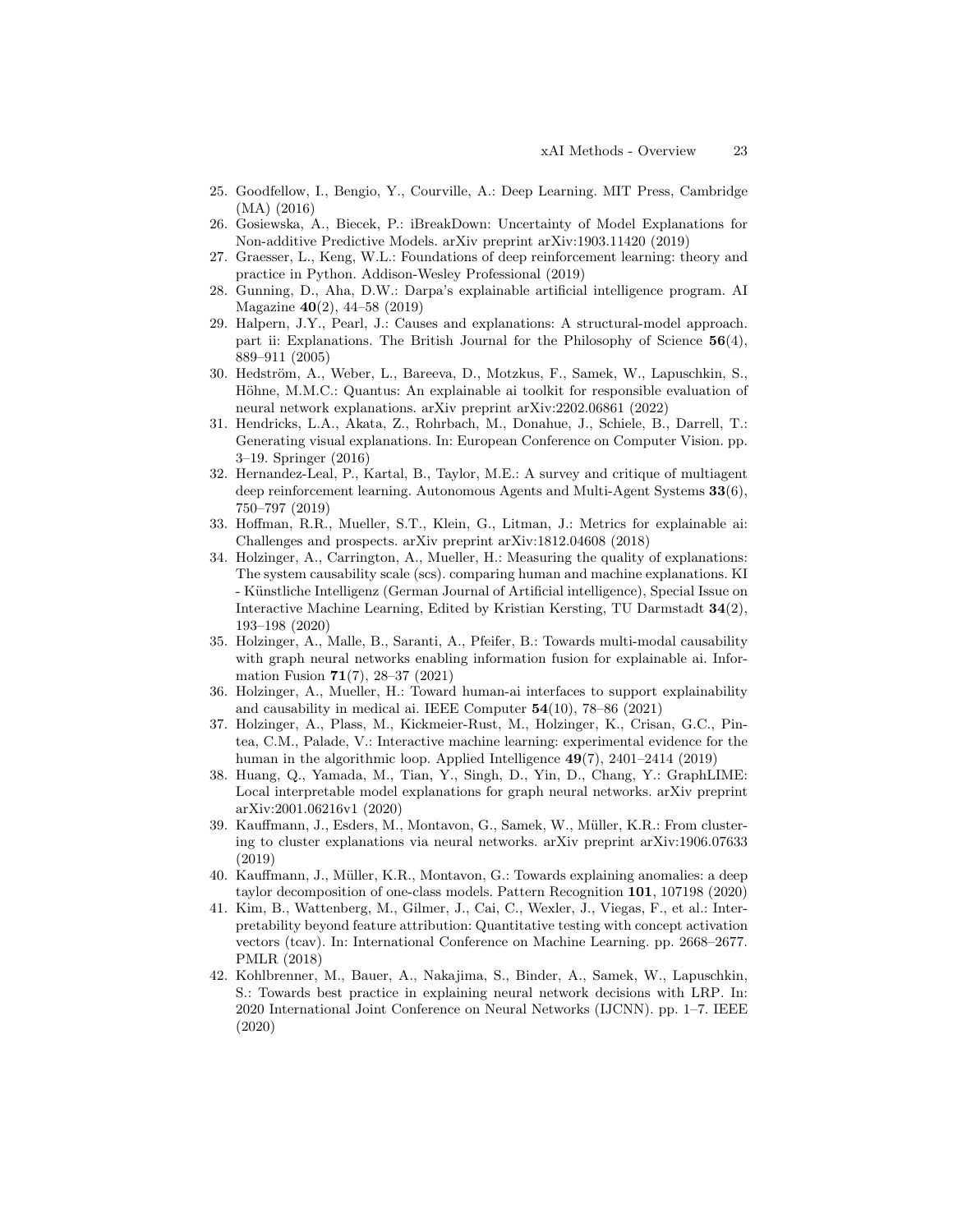- 24 Holzinger, Saranti, Molnar, Biecek, Samek
- 43. Kole, S., Bruna, J., Kutyniok, G., Levie, R., Nguyen, D.A.: A rate-distortion framework for explaining neural network decisions. In: xxAI - Beyond explainable Artificial Intelligence. Lecture Notes in Computer Science, Springer (2022)
- 44. Koller, D., Friedman, N.: Probabilistic graphical models: principles and techniques. MIT Press (2009)
- 45. Krishna, R., Zhu, Y., Groth, O., Johnson, J., Hata, K., Kravitz, J., Chen, S., Kalantidis, Y., Li, L.J., Shamma, D.A., et al.: Visual genome: Connecting language and vision using crowdsourced dense image annotations. International Journal of Computer Vision 123(1), 32–73 (2017)
- 46. Lapuschkin, S., Binder, A., Müller, K.R., Samek, W.: Understanding and comparing deep neural networks for age and gender classification. In: Proceedings of the IEEE International Conference on Computer Vision Workshops (ICCVW). pp. 1629–1638 (2017)
- 47. Lapuschkin, S., Wäldchen, S., Binder, A., Montavon, G., Samek, W., Müller, K.R.: Unmasking clever hans predictors and assessing what machines really learn. Nature Communications 10, 1096 (2019)
- 48. Lin, T.Y., Maire, M., Belongie, S., Hays, J., Perona, P., Ramanan, D., Dollár, P., Zitnick, C.L.: Microsoft COCO: Common objects in context. In: European conference on computer vision. pp. 740–755. Springer (2014)
- 49. Lundberg, S.M., Erion, G., Chen, H., DeGrave, A., Prutkin, J.M., Nair, B., Katz, R., Himmelfarb, J., Bansal, N., Lee, S.I.: From local explanations to global understanding with explainable ai for trees. Nature Machine Intelligence  $2(1)$ , 56–67 (2020)
- 50. Lundberg, S.M., Erion, G.G., Lee, S.I.: Consistent individualized feature attribution for tree ensembles. arXiv preprint arXiv:1802.03888 (2018)
- 51. Lundberg, S.M., Lee, S.I.: A unified approach to interpreting model predictions. Advances in Neural Information Processing Systems 30, 4765–4774 (2017)
- 52. Luo, D., Cheng, W., Xu, D., Yu, W., Zong, B., Chen, H., Zhang, X.: Parameterized explainer for graph neural network. Advances in neural information processing systems 33, 19620–19631 (2020)
- 53. Madumal, P., Miller, T., Sonenberg, L., Vetere, F.: Explainable reinforcement learning through a causal lens. In: Proceedings of the AAAI Conference on Artificial Intelligence. vol. 34, pp. 2493–2500 (2020)
- 54. Mamalakis, A., Ebert-Uphoff, I., Barnes, E.: Explainable artificial intelligence in meteorology and climate science: Model fine-tuning, calibrating trust and learning new science. In: xxAI - Beyond explainable Artificial Intelligence. Lecture Notes in Computer Science, Springer (2022)
- 55. Mao, J., Gan, C., Kohli, P., Tenenbaum, J.B., Wu, J.: The neuro-symbolic concept learner: Interpreting scenes, words, and sentences from natural supervision. arXiv preprint arXiv:1904.12584 (2019)
- 56. Mittelstadt, B.: Principles alone cannot guarantee ethical ai. Nature Machine Intelligence 1, 1–7 (2019)
- 57. Molnar, C., König, G., Herbinger, J., Freiesleben, T., Dandl, S., Scholbeck, C.A., Casalicchio, G., Grosse-Wentrup, M., Bischl, B.: Pitfalls to avoid when interpreting machine learning models. arXiv preprint arXiv:2007.04131 (2020)
- 58. Montavon, G., Binder, A., Lapuschkin, S., Samek, W., Müller, K.R.: Layer-wise relevance propagation: An overview. In: Explainable AI: Interpreting, Explaining and Visualizing Deep Learning, Lecture Notes in Computer Science, vol. 11700, pp. 193–209. Springer (2019)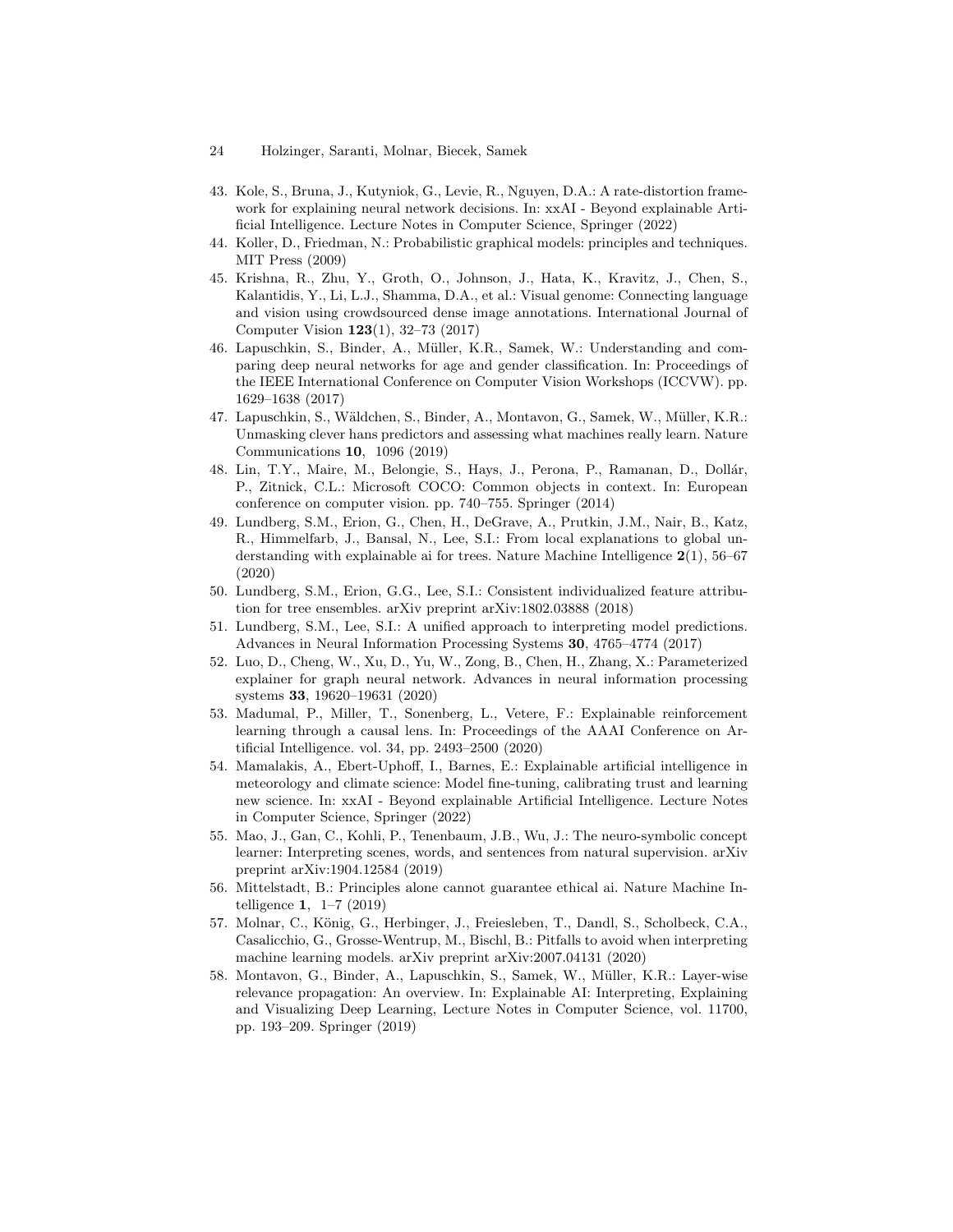- 59. Montavon, G., Kauffmann, J., Samek, W., Müller, K.R.: Explaining the predictions of unsupervised learning models. In: xxAI - Beyond explainable Artificial Intelligence. Lecture Notes in Computer Science, Springer (2022)
- 60. Montavon, G., Lapuschkin, S., Binder, A., Samek, W., M¨uller, K.R.: Explaining nonlinear classification decisions with deep taylor decomposition. Pattern Recognition 65, 211–222 (2017)
- 61. Montavon, G., Samek, W., Müller, K.R.: Methods for interpreting and understanding deep neural networks. Digital Signal Processing 73, 1–15 (2018)
- 62. Morch, N.J., Kjems, U., Hansen, L.K., Svarer, C., Law, I., Lautrup, B., Strother, S., Rehm, K.: Visualization of neural networks using saliency maps. In: Proceedings of ICNN'95-International Conference on Neural Networks. vol. 4, pp. 2085–2090 (1995)
- 63. O'Sullivan, S., Nevejans, N., Allen, C., Blyth, A., Leonard, S., Pagallo, U., Holzinger, K., Holzinger, A., Sajid, M.I., Ashrafian, H.: Legal, regulatory, and ethical frameworks for development of standards in artificial intelligence (ai) and autonomous robotic surgery. The International Journal of Medical Robotics and Computer Assisted Surgery 15(1), e1968 (2019)
- 64. Pearl, J.: The limitations of opaque learning machines. In: Brockman, J. (ed.) Possible Minds: 25 Ways of Looking at AI, pp. 13–19. Penguin, New York (2019)
- 65. Pearl, J.: The seven tools of causal inference, with reflections on machine learning. Communications of the ACM  $62(3)$ , 54–60 (2019)
- 66. Pearl, J., Mackenzie, D.: The book of why. Basic Books, New York (2018)
- 67. Ribeiro, M.T., Singh, S., Guestrin, C.: Why should i trust you?: Explaining the predictions of any classifier. In: 22nd ACM SIGKDD International Conference on Knowledge Discovery and Data Mining (KDD 2016). pp. 1135–1144. ACM (2016)
- 68. Ribeiro, M.T., Singh, S., Guestrin, C.: Anchors: High-precision model-agnostic explanations. Proceedings of the AAAI Conference on Artificial Intelligence 32(1) (2018)
- 69. Robnik-Šikonja, M., Kononenko, I.: Explaining classifications for individual instances. IEEE Transactions on Knowledge and Data Engineering 20(5), 589–600 (2008)
- 70. Samek, W., Montavon, G., Lapuschkin, S., Anders, C.J., Müller, K.R.: Explaining deep neural networks and beyond: A review of methods and applications. Proceedings of the IEEE 109(3), 247–278 (2021)
- 71. Saranti, A., Taraghi, B., Ebner, M., Holzinger, A.: Insights into learning competence through probabilistic graphical models. In: International cross-domain conference for machine learning and knowledge extraction. pp. 250–271. Springer (2019)
- 72. Schnake, T., Eberle, O., Lederer, J., Nakajima, S., Schütt, K.T., Müller, K.R., Montavon, G.: XAI for graphs: Explaining graph neural network predictions by identifying relevant walks. arXiv preprint arXiv:2006.03589 (2020)
- 73. Schneeberger, D., Stoeger, K., Holzinger, A.: The european legal framework for medical ai. In: International Cross-Domain Conference for Machine Learning and Knowledge Extraction, Springer LNCS 12279, pp. 209–226. Springer, Cham (2020)
- 74. Schoelkopf, B.: Causality for machine learning. arXiv preprint arXiv:1911.10500 (2019)
- 75. Simonyan, K., Vedaldi, A., Zisserman, A.: Deep inside convolutional networks: Visualising image classification models and saliency maps. arXiv preprint arXiv:1312.6034 (2013)
- 76. Stoeger, K., Schneeberger, D., Kieseberg, P., Holzinger, A.: Legal aspects of data cleansing in medical ai. Computer Law and Security Review 42, 105587 (2021)